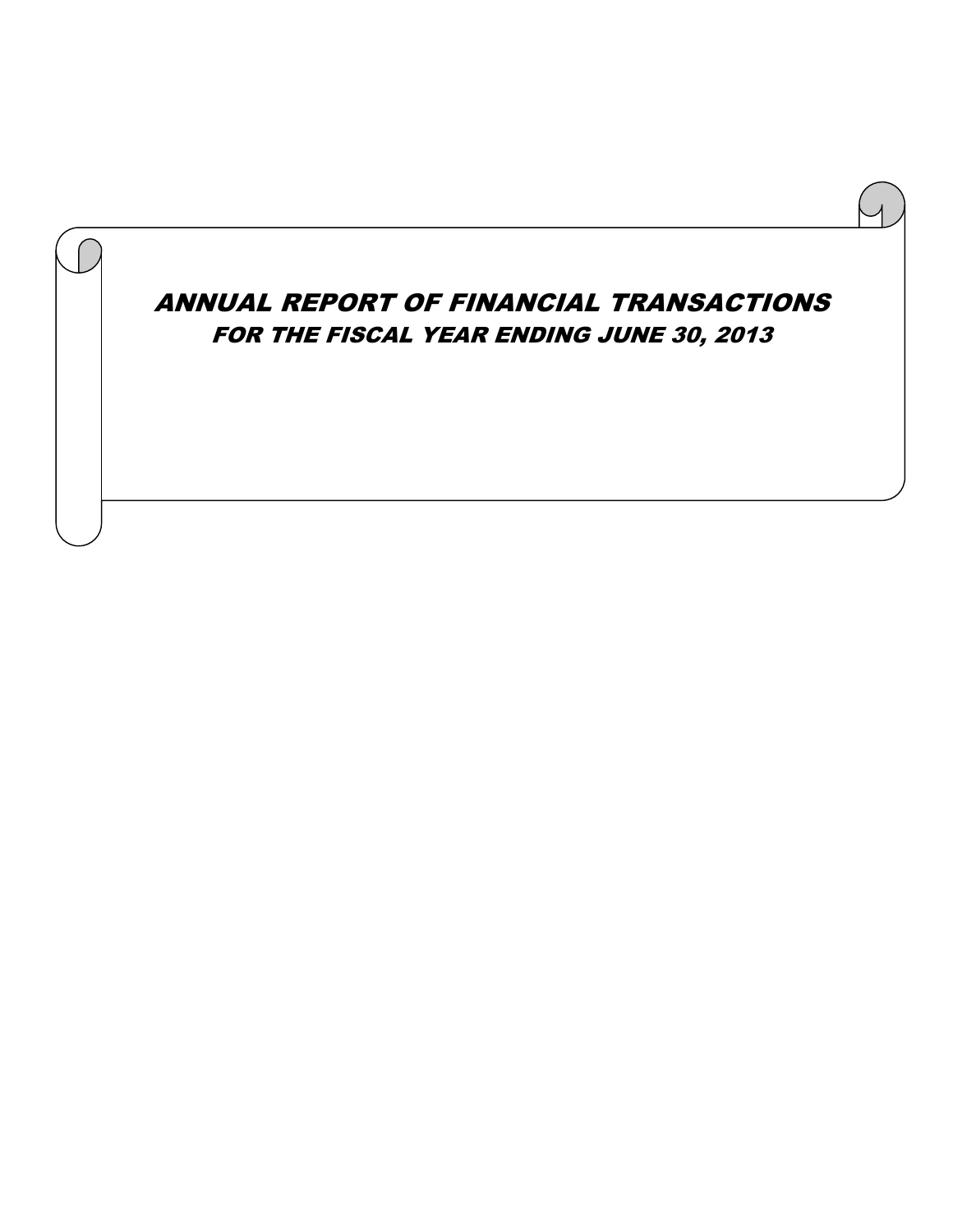#### County of El Dorado

#### **Counties Financial Transactions Report** Statistics and Summary

| Fiscal Year<br>-2013                                      |               |
|-----------------------------------------------------------|---------------|
| <b>Current Transient Lodging Tax Rate</b>                 | 10.000        |
| Effective Date of Current Transient Lodging Tax Rate      | 03/26/2004    |
| Current Utility User Tax Rate                             | 0.000         |
| Current Year Property Tax Delinguency as of June 30, 2013 | 1.742         |
| as a Percent of Tax Levy                                  |               |
| <b>Appropriations Limits</b>                              | 167,135,901   |
| Total Annual Appropriations Subject to Limit              | 108,275,832   |
| Beginning Fund Balance                                    | \$155,750,786 |
| Add: Revenues During Fiscal Year                          | \$283,308,445 |
| Transfers In                                              | \$1,230,315   |

Adjustments (Specify, maximum of 5 entries)

#### Specify:

**BRACK** 

Amount:

\$410,687

|        | 410,687   |  |
|--------|-----------|--|
| Total: | \$410,687 |  |
|        |           |  |
|        |           |  |
|        |           |  |
|        |           |  |

**Total Adjustments and Transfers In** Subtotal Deduct: Expenditures During Fiscal Year **Transfers Out** Adjustments (Specify, maximum of 5 entries)

Specify:

Amount:

\$1,641,002

\$440,700,233

\$269,540,811

 $$167,712$ 

|                                                                                                                                                                                                                                                                                | aut.<br>To Ch<br>-17 -<br>Alberta Mar<br><b>CONTRACTOR</b>                                                                                                  | the contract of the contract of the<br>11,117,89<br>a Trade<br>11.10<br>ins porti<br>value of the<br>26th<br>The Contract<br>y Para in                                                                                                                                                                                                                                                     |
|--------------------------------------------------------------------------------------------------------------------------------------------------------------------------------------------------------------------------------------------------------------------------------|-------------------------------------------------------------------------------------------------------------------------------------------------------------|--------------------------------------------------------------------------------------------------------------------------------------------------------------------------------------------------------------------------------------------------------------------------------------------------------------------------------------------------------------------------------------------|
| un medium fill<br>attended to the control of the sec-<br>the complete state of the special<br>ALC: NUMBER<br>contract of the                                                                                                                                                   | the complete and the complete state of<br>in Tradition of<br>10.10.00<br><b>STATE</b>                                                                       | $\sim$<br>110 191<br>attached                                                                                                                                                                                                                                                                                                                                                              |
| ਰ ਸਿੰਘ ਸਾ<br>$\sim 7$<br>32.7<br>The Contract<br>$\sim$<br>.<br>1.000<br>$\cdots \cdots \cdots$<br>The State State                                                                                                                                                             | Automotive Research<br><b>PERMIT WAS SAFEKEEPING</b><br>the state of<br><b>Contract Contract</b><br>The Color<br>.<br>miggin.                               | San France<br>.<br>TRIP STATISTICS.<br>car i c<br>11.000<br>.                                                                                                                                                                                                                                                                                                                              |
| The company of the second company<br>The company of the company of the company of the company of the company of the company of the company of the company of the company of the company of the company of the company of the company of the company of the company<br>$\cdots$ | and the participants in contract of the contract of the response proposed on<br>2an                                                                         | a katika tanggal sa sa kalawatan ng Kabupatèn Kabupatèn<br><b>COLLECTION</b><br><br>어디에서<br>. .<br>$\sim$<br>-12.26 - 21                                                                                                                                                                                                                                                                   |
| ____<br>- - - -<br>TERRITORY CONTROL<br>$\sim$<br>and the first<br><b>STATE</b>                                                                                                                                                                                                | 100000<br>the continuation of a fact officer and con-<br><b>Contract Contract Contract</b><br>and the state of the state<br>.<br><b>COLLEGE</b><br>The same | the contract of the contract of the<br>Turk of<br>113<br>The Council of<br>-----<br>-99-90<br>a na Tauru<br>$\sim$ $\sim$<br>the company's company's<br><br>the contract of the contract of the contract of the contract of the contract of the contract of the contract of the contract of the contract of the contract of the contract of the contract of the contract of the contract o |

**Total Adjustments and Transfers Out Ending Fund Balance** 

| \$167.712     |  |
|---------------|--|
| \$170,991,710 |  |

10/02/2013

Page

**Statistics and Summary**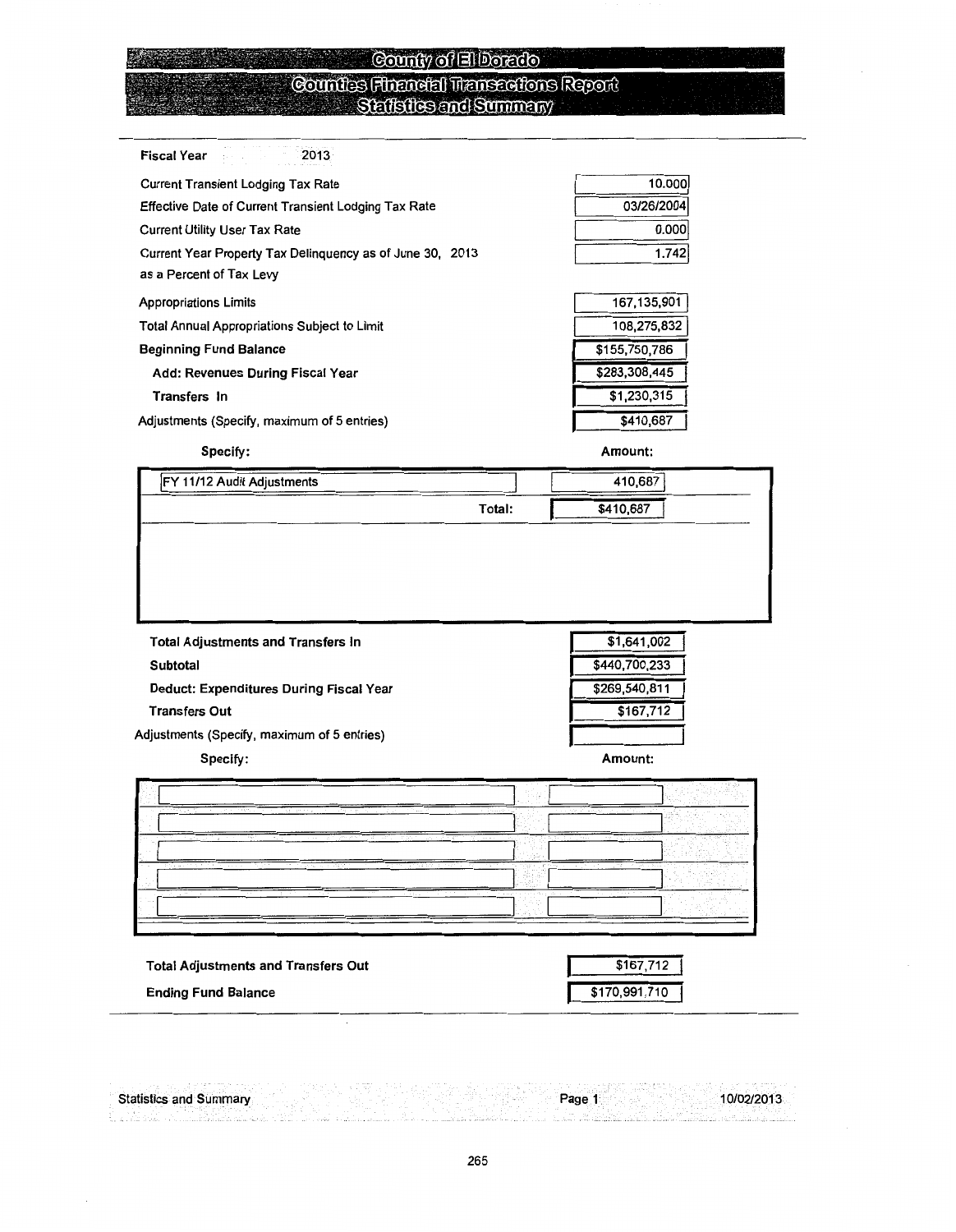### **County of El Dorado**

## **Counties Financial Transactions Report**<br>Exismes Sinat

**Fiscal Year** 2013 38 정문의

|                                       | <b>Government Fund Types</b> |                        |                     |                         |  |  |  |  |  |  |  |
|---------------------------------------|------------------------------|------------------------|---------------------|-------------------------|--|--|--|--|--|--|--|
|                                       | A                            | в                      | С                   | D                       |  |  |  |  |  |  |  |
|                                       | General                      | <b>Special Revenue</b> | <b>Debt Service</b> | <b>Capital Projects</b> |  |  |  |  |  |  |  |
| <b>Assets</b>                         |                              |                        |                     |                         |  |  |  |  |  |  |  |
| <b>Current Assets</b>                 | 65,002,135                   | 135,006,970            | 1,796,887           | 4,714,651               |  |  |  |  |  |  |  |
| <b>Non-Current Assets</b>             |                              |                        |                     |                         |  |  |  |  |  |  |  |
| <b>Total Assets</b>                   | \$65,002,135                 | \$135,006,970          | \$1,796,887         | \$4,714,651             |  |  |  |  |  |  |  |
| Liabilities                           |                              |                        |                     |                         |  |  |  |  |  |  |  |
| <b>Current Liabilities</b>            | 7,917,401                    | 27,261,655             |                     | 189,035                 |  |  |  |  |  |  |  |
| <b>Non-Current Liabilities</b>        |                              | 160,842                |                     |                         |  |  |  |  |  |  |  |
| <b>Total Liabilities</b>              | \$7,917,401                  | \$27,422,497           | \$0                 | \$189,035               |  |  |  |  |  |  |  |
| <b>Retained Earnings/Fund Balance</b> |                              |                        |                     |                         |  |  |  |  |  |  |  |
| Reserved                              | 27,039,169                   | 55,889,606             | 1,796,887           |                         |  |  |  |  |  |  |  |
| Unreserved                            | 30,045,565                   | 51,694,867             |                     | 4,525,616               |  |  |  |  |  |  |  |
| <b>Total Retained</b><br>Earnings/    | \$57,084,734                 | \$107,584,473          | \$1,796,887         | \$4,525,616             |  |  |  |  |  |  |  |
| <b>Fund Balance</b>                   |                              |                        |                     |                         |  |  |  |  |  |  |  |
| <b>Total Fund Equity</b>              | \$57,084,734                 | \$107,584,473          | \$1,796,887         | \$4,525,616             |  |  |  |  |  |  |  |
| <b>Total Liabilities</b>              | \$65,002,135                 | \$135,006,970          | \$1,796,887         | \$4,714,651             |  |  |  |  |  |  |  |
| and Fund Equity                       |                              |                        |                     |                         |  |  |  |  |  |  |  |

**Balance Sheet** 

Page 1

10/02/2013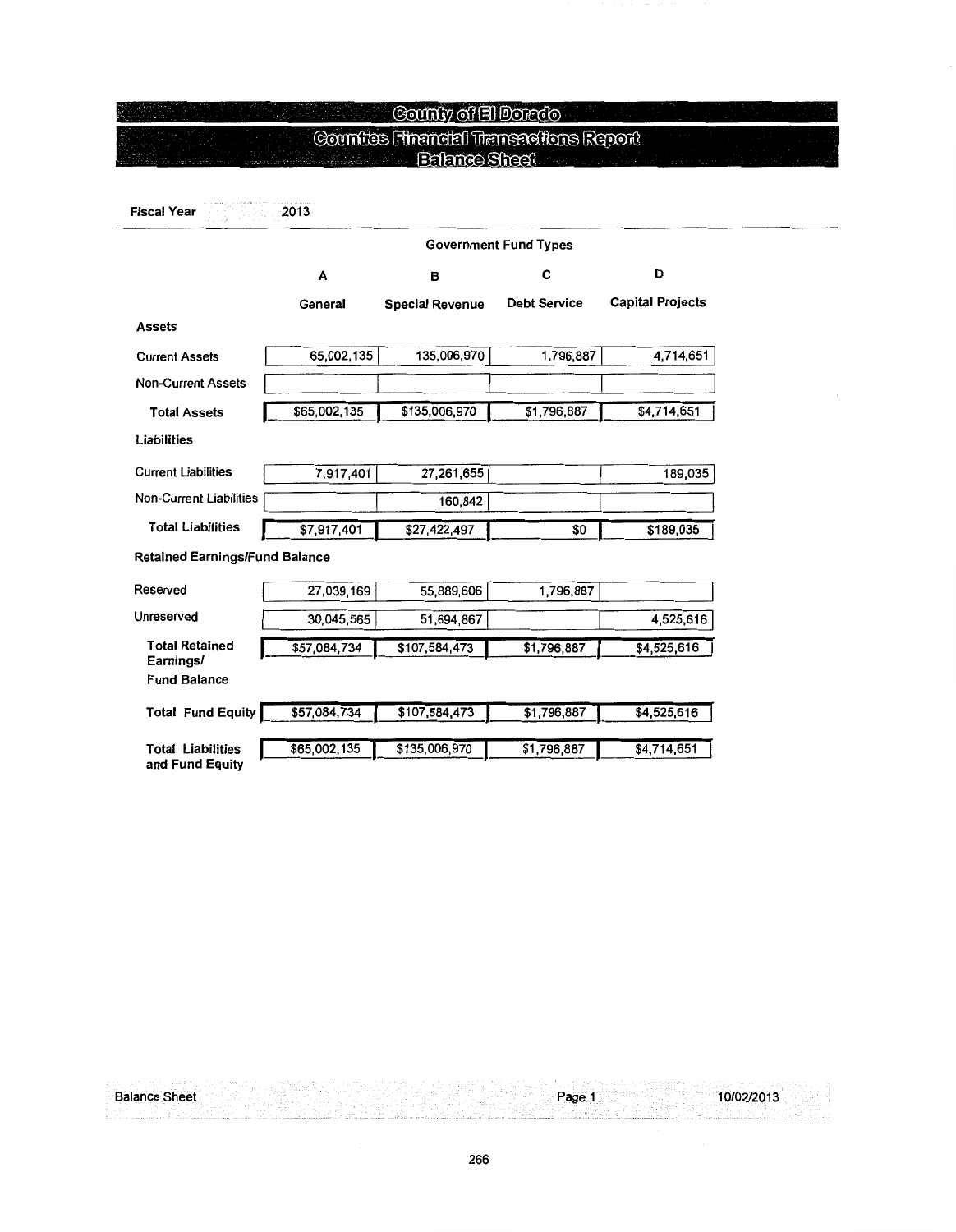#### **County of El Dorado**  $\odot$ ounties Financial Transactions Report Dalah SJ QH555

#### 2013 Fiscal Year 1 martin yn y

**Balance Sheet** 

|                                                           | <b>Proprietary Fund Types</b> |                         | <b>Fiduciary Fund</b><br><b>Types</b> | <b>Account Groups</b>                 |                                          |  |  |  |
|-----------------------------------------------------------|-------------------------------|-------------------------|---------------------------------------|---------------------------------------|------------------------------------------|--|--|--|
|                                                           | Ε                             | F                       | G                                     | н                                     | 1                                        |  |  |  |
|                                                           | <b>Enterprise</b>             | <b>Internal Service</b> | <b>Trust And Agency</b>               | <b>General Fixed</b><br><b>Assets</b> | <b>General Long-</b><br><b>Term Debt</b> |  |  |  |
| <b>Assets</b>                                             |                               |                         |                                       |                                       |                                          |  |  |  |
| <b>Current Assets</b>                                     | 538,092                       | 2,358,912               | 89,702,388                            | di se provenski                       | 만난 공격                                    |  |  |  |
| <b>Non-Current Assets</b>                                 | 4,259,244                     | 6,215,689               |                                       | 311,516,462                           | \$27,816,299                             |  |  |  |
| <b>Total Assets</b>                                       | \$4,797,336                   | \$8,574,601             | \$89,702,388                          | \$311,516,462                         | \$27,816,299                             |  |  |  |
| Liabilities                                               |                               |                         |                                       |                                       |                                          |  |  |  |
| <b>Current Liabilities</b>                                | 405,916                       | 225,256                 |                                       |                                       | لتي                                      |  |  |  |
| <b>Non-Current Liabilities</b>                            | 24,139                        | 10,017                  |                                       |                                       | \$27,816,299                             |  |  |  |
| <b>Total Liabilities</b>                                  | \$430,055                     | \$235,273               | \$0                                   |                                       | \$27,816,299                             |  |  |  |
| <b>Fund Equity</b>                                        |                               |                         |                                       |                                       |                                          |  |  |  |
| <b>Contributed Capital</b>                                | 2,228,094                     | 6,215,689               |                                       |                                       |                                          |  |  |  |
| <b>Investment in General</b><br><b>Fixed Assets</b>       |                               |                         |                                       | \$311,516,462                         |                                          |  |  |  |
| <b>Retained Earnings/Fund Balance</b>                     |                               |                         |                                       |                                       |                                          |  |  |  |
| Reserved                                                  | 100                           | 2,129,735               | 89,702,388                            |                                       |                                          |  |  |  |
| Unreserved                                                | 2,139,087                     | $-6,096$                |                                       |                                       |                                          |  |  |  |
| <b>Total Retained</b><br>Earnings/<br><b>Fund Balance</b> | \$2,139,187                   | \$2,123,639             | \$89,702,388                          |                                       |                                          |  |  |  |
| <b>Total Fund Equity</b>                                  | \$4,367,281                   | \$8,339,328             | \$89,702,388                          | \$311,516,462                         |                                          |  |  |  |
| <b>Total Liabilities</b><br>and Fund Equity               | \$4,797,336                   | \$8,574,601             | \$89,702,388                          | \$311,516,462                         | \$27,816,299                             |  |  |  |

Page 2

10/02/2013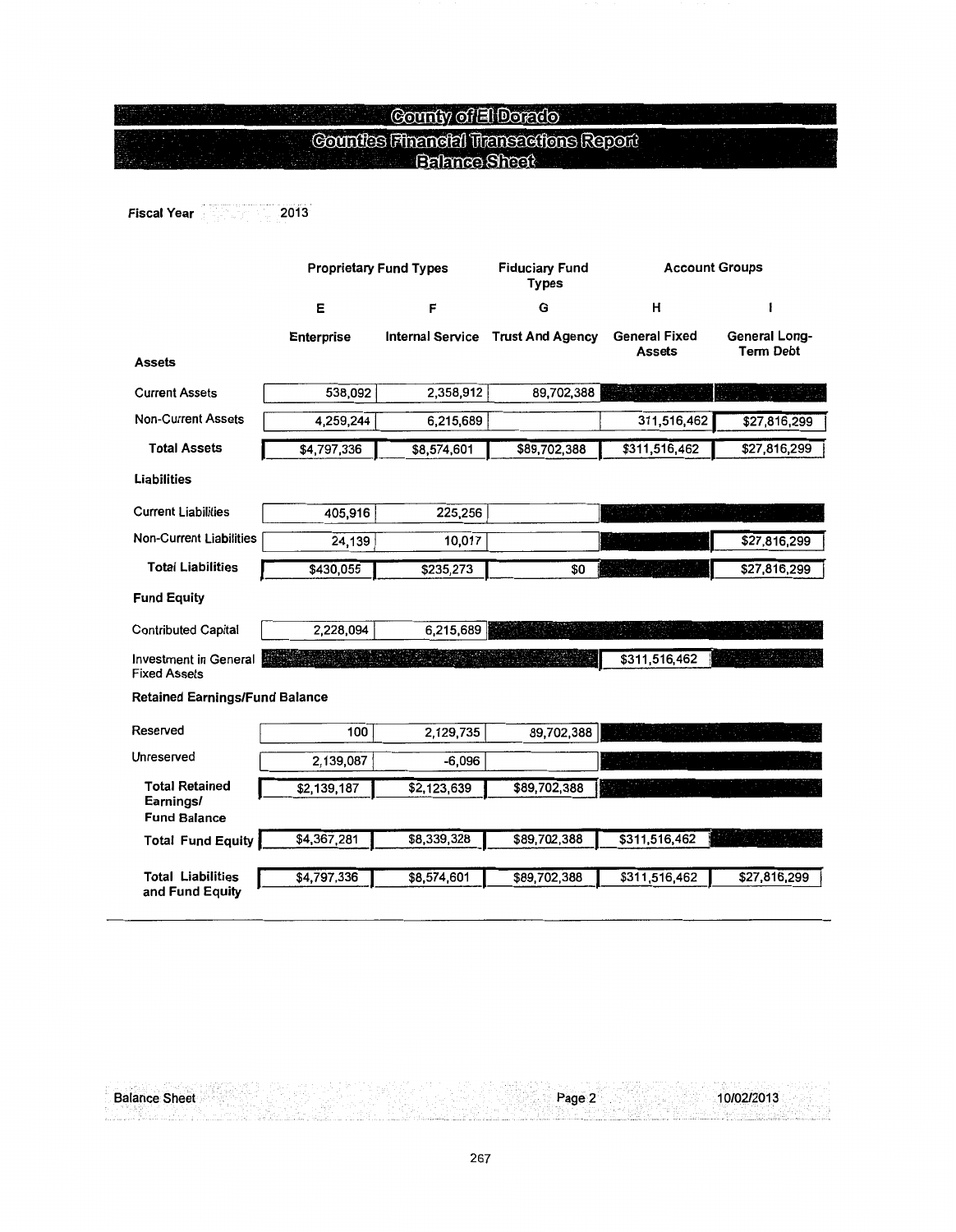| <b>Fiscal Year</b><br>2013                                        | <b>Taxes: Property Taxes and Other Taxes</b> |
|-------------------------------------------------------------------|----------------------------------------------|
| <b>Property Taxes</b>                                             |                                              |
| County Wide Secured and Unsecured                                 | 53,847,607                                   |
| Supplemental County Wide Secured and Unsecured                    | 19,941                                       |
| Less Than County Wide Funds Secured and Unsecured                 | 4,721,794                                    |
| Supplemental Less Than County Wide Funds<br>Secured and Unsecured | 1,496                                        |
| Property Tax In-Lieu of Vehicle License Fees                      | 15,987,974                                   |
| <b>Voter Approved Indebtedness</b>                                |                                              |
| Supplemental Voter Approved Indebtedness                          |                                              |
| Prior Year Secured and Unsecured                                  | -4,070                                       |
| Supplemental Prior Year Secured and Unsecured                     | 137,404                                      |
| <b>Total Property Taxes</b>                                       | \$74,712,146                                 |
| <b>Other Taxes</b>                                                |                                              |
| <b>Sales and Use Taxes</b>                                        | 7,250,826                                    |
| In-Lieu Local Sales and Use Taxes                                 | 2,332,151                                    |
| Transportation Tax (Non-Transit Purposes)                         |                                              |
| <b>Property Transfer</b>                                          | 1,751,015                                    |
| Transient Lodging (Room Occupancy)                                | 2,186,216                                    |
| <b>Timber Yield</b>                                               | 60,824                                       |
| Aircraft                                                          |                                              |
| <b>Construction Development Taxes</b>                             |                                              |
| <b>Utility Users Tax</b>                                          |                                              |
| Other (Specify, maximum of 5 entries)                             |                                              |
| Specify:                                                          | Amount:                                      |
|                                                                   |                                              |
|                                                                   |                                              |
|                                                                   |                                              |
|                                                                   |                                              |
|                                                                   |                                              |
|                                                                   | \$13,581,032                                 |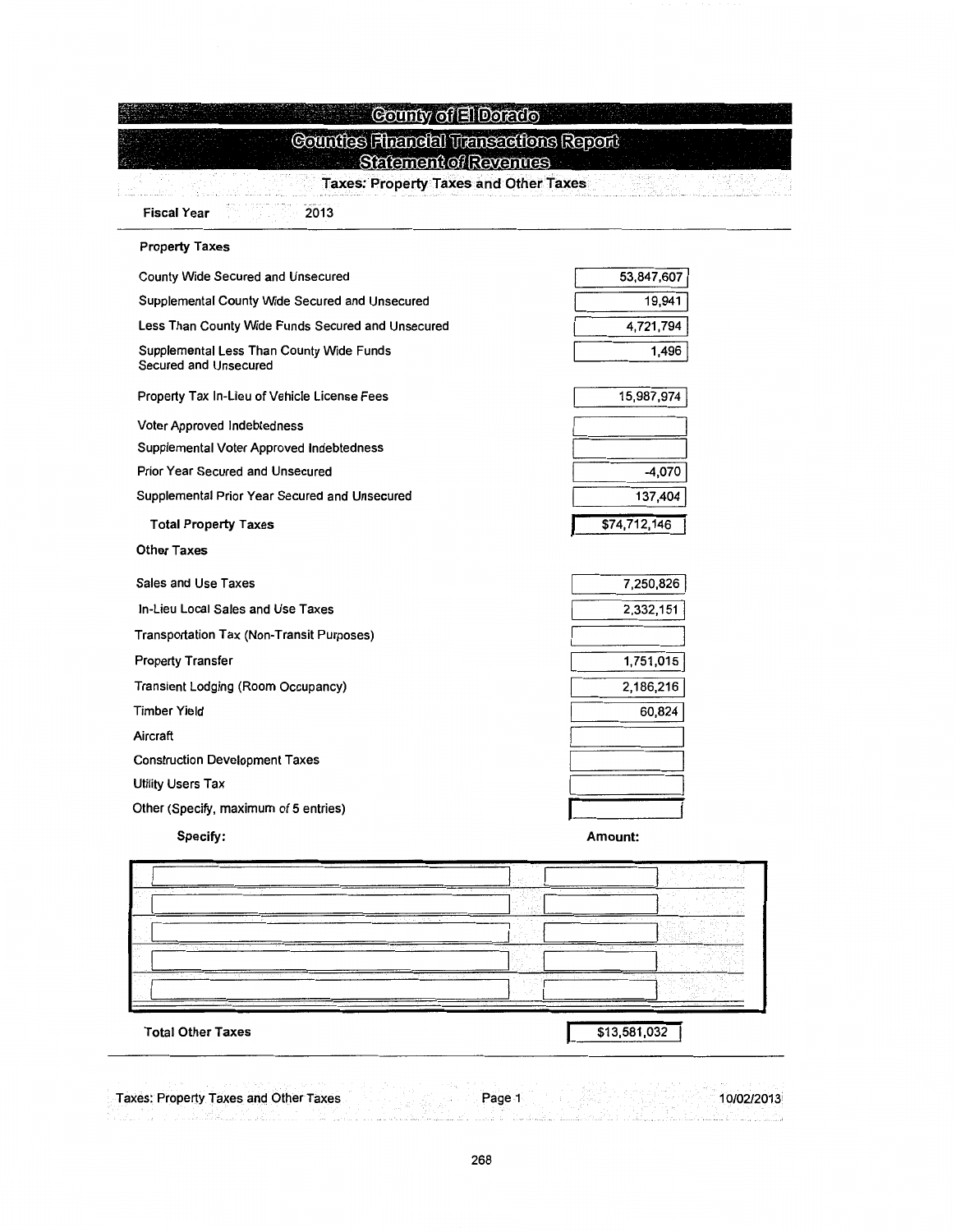| County of El Dorato                                                   |             |
|-----------------------------------------------------------------------|-------------|
| <b>Counties Financial Transactions Report</b><br>Setement of Revenues |             |
| <b>Licenses, Permits and Franchises</b>                               |             |
| <b>Fiscal Year</b><br>2013                                            |             |
| Animal Licenses                                                       | 311,295     |
| <b>Business Licenses</b>                                              | 338,306     |
| <b>Construction Permits</b>                                           | 2,547,951   |
| Road Privileges and Permits                                           | 51,587      |
| <b>Zoning Permits</b>                                                 | 254,271     |
| Franchises                                                            | 1,857,938   |
| Other Licenses and Permits (Specify, maximum of 5 entries)            | \$1,363,877 |
| Specify:                                                              | Amount:     |
| Marriage Licenses                                                     | 158,572     |
| Underground Storage permits                                           | 133,771     |
| River, pool, water, well permits                                      | 356,416     |
| Health, EIR, Food Permits                                             | 446,693     |
| Alarm, concealed weapons permits                                      | 268,425     |

D

 $\overline{L}$ 

Total:

\$1,363,877

 $$6,725,225$ 

| <b>Total Licenses, Permits and Franchises</b> |  |  |
|-----------------------------------------------|--|--|

|  | Licenses, Permits and Franchises | Page |  |  |
|--|----------------------------------|------|--|--|
|  |                                  |      |  |  |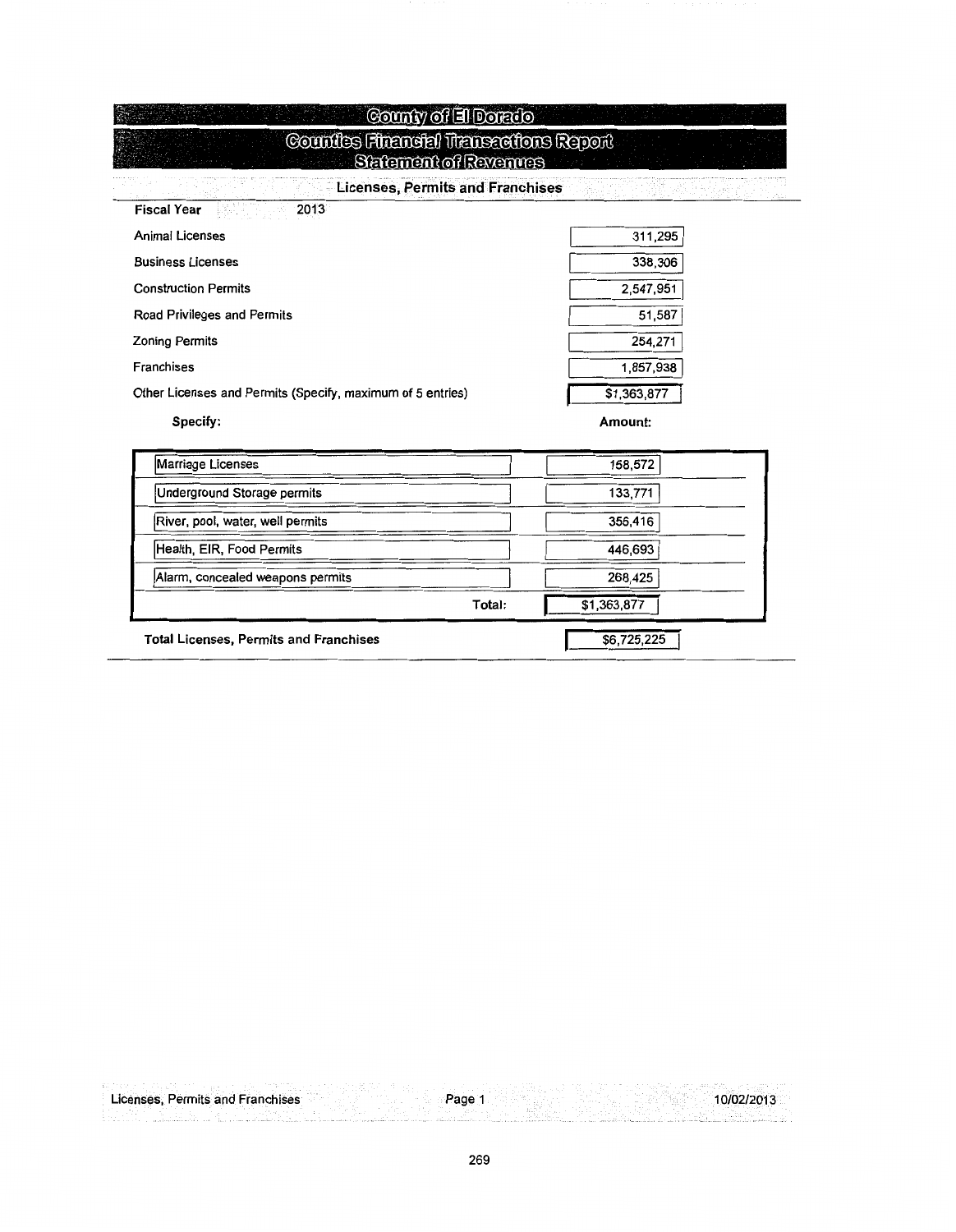| County of El Dorado                                                           |             |  |  |  |  |  |  |  |
|-------------------------------------------------------------------------------|-------------|--|--|--|--|--|--|--|
| <b>Counties Financial Transactions Report</b><br><b>Statement of Revenues</b> |             |  |  |  |  |  |  |  |
| <b>Fines, Forfeitures and Penalties</b>                                       |             |  |  |  |  |  |  |  |
| <b>Fiscal Year</b><br>2013                                                    |             |  |  |  |  |  |  |  |
| <b>Vehicle Code Fines</b>                                                     | 592,794     |  |  |  |  |  |  |  |
| <b>Other Court Fines</b>                                                      | 1,039,426   |  |  |  |  |  |  |  |
| <b>Forfeitures and Penalties</b>                                              | 448,410     |  |  |  |  |  |  |  |
| Penalties and Cost on Delinguent Taxes                                        | 4,523,393   |  |  |  |  |  |  |  |
| <b>Total Fines, Forfeitures and Penalties</b>                                 | \$6,604,023 |  |  |  |  |  |  |  |

 $\mathcal{L}(\mathcal{A})$  and  $\mathcal{L}(\mathcal{A})$ 

the state of the state of the country and an

|  |  | <b>Fines, Forfeitures and Penalties</b> |  |  | Page 1 |  |  |  | 10/02/2013 |
|--|--|-----------------------------------------|--|--|--------|--|--|--|------------|
|  |  |                                         |  |  |        |  |  |  |            |
|  |  |                                         |  |  |        |  |  |  |            |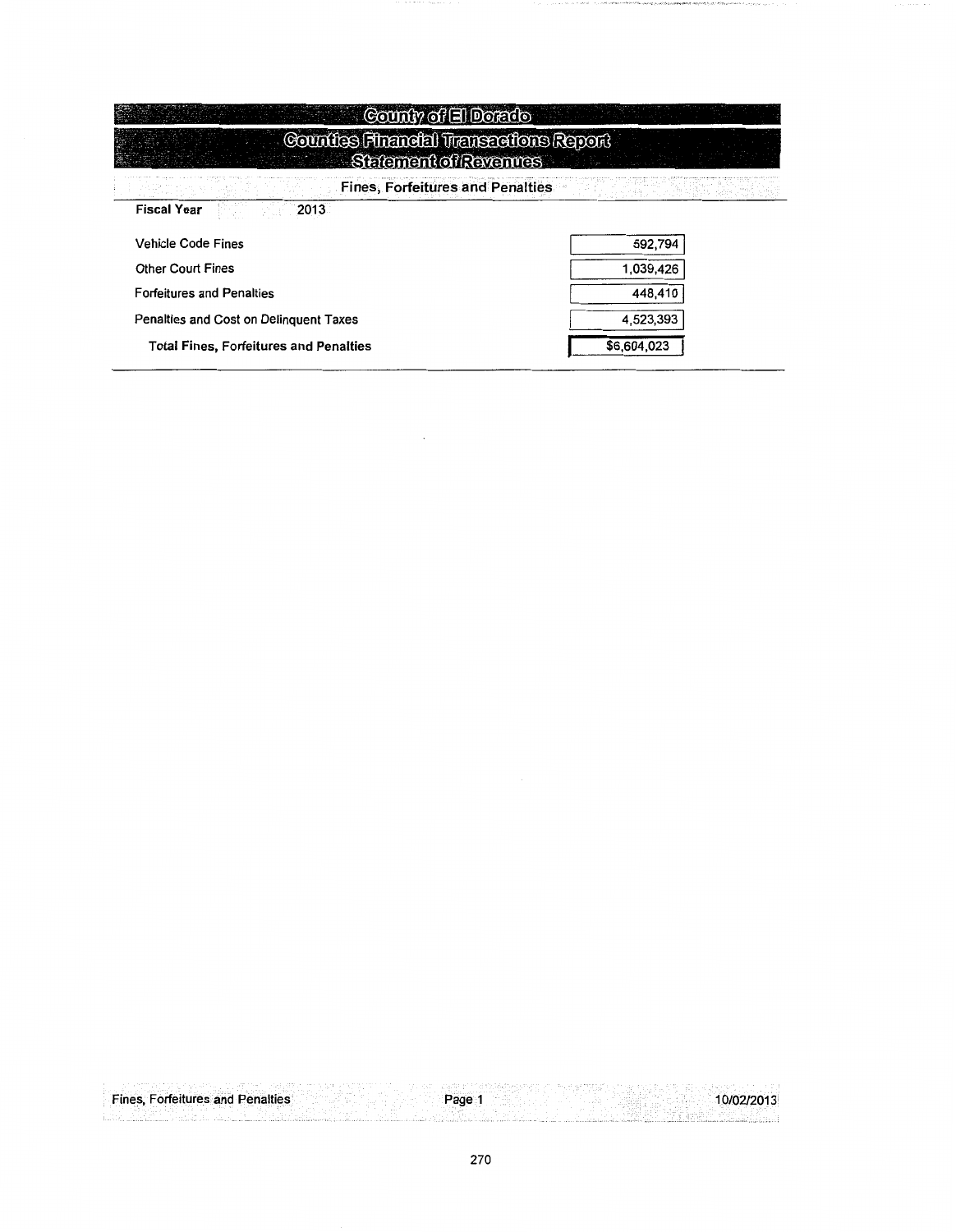| County of El Dorado                                                           |           |
|-------------------------------------------------------------------------------|-----------|
| <b>Counties Financial Transcotions Report</b><br><b>Statement of Revenues</b> |           |
| Revenue From the Use of Money and Property                                    |           |
| 2013<br><b>Fiscal Year</b>                                                    |           |
| Interest and Investments                                                      | 543,968   |
| <b>Rents and Concessions</b>                                                  | 44,452    |
| Rovalties                                                                     |           |
| Total Revenue from the Use of Money and Property                              | \$588,420 |

10/02/2013 Page 1 Revenue From the Use of Money and Property 浅绿 a matalanggal na الأسادا i.

 $\bar{\phantom{a}}$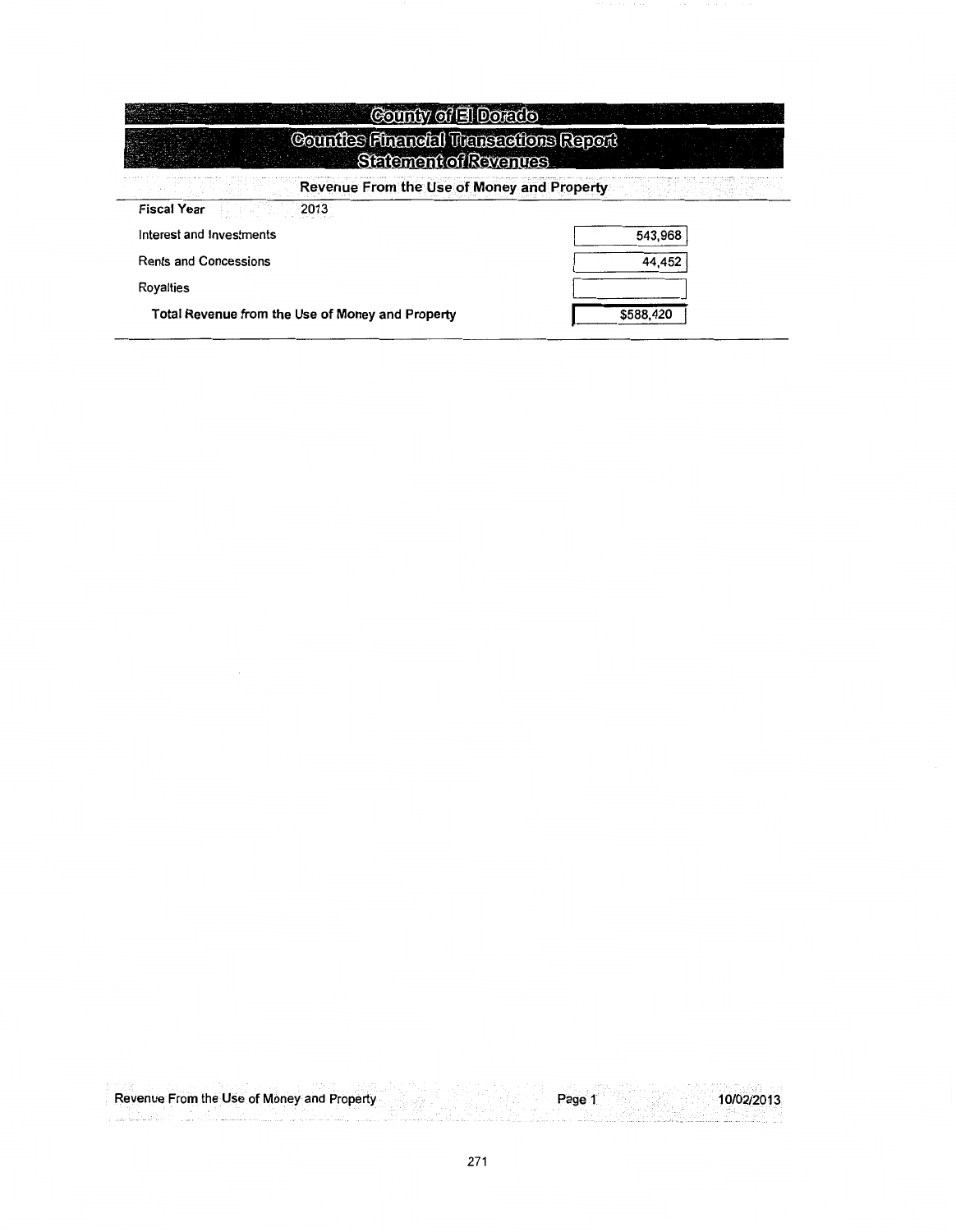## County of El Dorado

#### **Countes Financial Transactions Report** Statement of Revenues

Aid From Other Governmental Agencies - State

**Fiscal Year** 2013

| State                                                      |            |
|------------------------------------------------------------|------------|
| <b>Highway Users Tax</b>                                   | 7,440,570  |
| Motor Vehicle In-Lieu Tax                                  |            |
| Realignment from the Vehicle License Fee (VLF) Fund        | 6,345,976  |
| Other State In-Lieu Taxes                                  |            |
| <b>Highway Property Rentals</b>                            |            |
| Public Assistance Administration (Include CALWORKS Admin.) | 4,969,896  |
| Public Assistance Programs (Include CALWORKS Program)      | 1,699,345  |
| <b>Realignment for Social Services</b>                     | 16,203,287 |
| Aid for Agriculture                                        | 618,339    |
| Aid for Construction                                       | 707,503    |
| <b>Aid for Corrections</b>                                 | 561,296    |
| Aid for County Fairs                                       |            |
| Aid for Disaster                                           |            |
| Homeowners' Property Tax Relief                            | 663,073    |
| Open Space Tax Relief                                      |            |
| <b>SB 90 Mandated Costs</b>                                | 9,332      |
| Off Highway Motor Vehicle License Fee                      | 26,684     |
| Roads                                                      | 17,577,629 |
| Child Care Food/Special Milk Program                       |            |
| Peace Officers Standards and Training                      | 72,841     |
| <b>Public Defender</b>                                     |            |
| Tobacco Tax - AB 75 / Prop. 99                             | 161,853    |
| Public Safety Fund - Realignment                           | 14,595,998 |
| <b>Health Programs</b>                                     |            |
| Aid for Mental Health                                      | 6,465,305  |
| Realignment for Mental Health                              | 5,989,542  |
| Medically Indigent Adult (MIA)                             |            |
| Alcohol and Drug Abuse                                     |            |
| Realignment for Health Services                            | 1,558,092  |

stangên, B

Page 1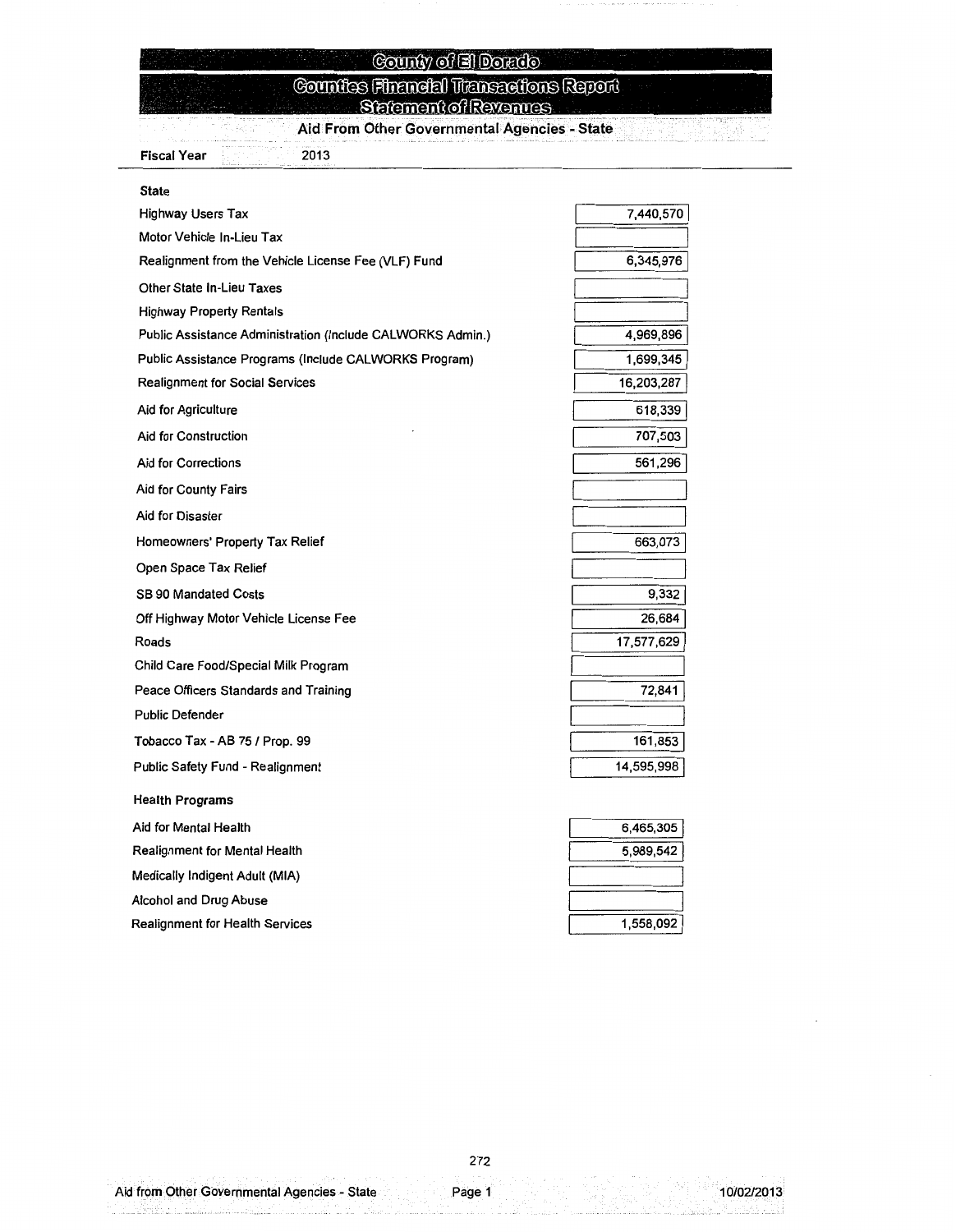| County of El Dorado                                                    |           |
|------------------------------------------------------------------------|-----------|
| Counties Financial Transactions Report<br><b>Statement of Revenues</b> |           |
| Aid From Other Governmental Agencies - State                           |           |
| <b>Fiscal Year</b><br>2013 - 2013                                      |           |
| Other Aid for Health (Specify, maximum of 5 entries)                   | \$730,688 |
| Specify:                                                               | Amount:   |
| Child Health Disability                                                | 640.753   |

| Health program granst |        | 89,935    |
|-----------------------|--------|-----------|
|                       | Total: | \$730,688 |
|                       |        |           |
|                       |        |           |

State - Other (Use applicable revenue source or specify)

| Supplemental Law Enforcement Services Fund (SLESF/COPS) |        |              |
|---------------------------------------------------------|--------|--------------|
| Office of Criminal Justice Planning (OCJP)              |        |              |
| Library                                                 |        | 205,610      |
| Stabilization                                           |        |              |
| Veterans Affairs Programs                               |        | 25,199       |
| <b>Sheriff Boating Safety</b>                           |        | 284,201      |
| Victim Witness Programs                                 |        | 244,033      |
| DA Programs                                             |        | 1,996,512    |
| <b>Civil Defense</b>                                    |        |              |
| Aging Programs                                          |        | 183,147      |
| Law Enforcement                                         |        | 1,131,174    |
| Other State (Specify, maximum of 10 entries)            |        | \$899,313    |
| Specify:                                                |        | Amount:      |
| <b>Fingerprint Identification</b>                       |        | 156,621      |
| OHV grant                                               |        | 36,660       |
| Other                                                   |        | 706,032      |
|                                                         | Total: | \$899,313    |
|                                                         |        |              |
| <b>Total State</b>                                      |        | \$91,366,438 |

Page 2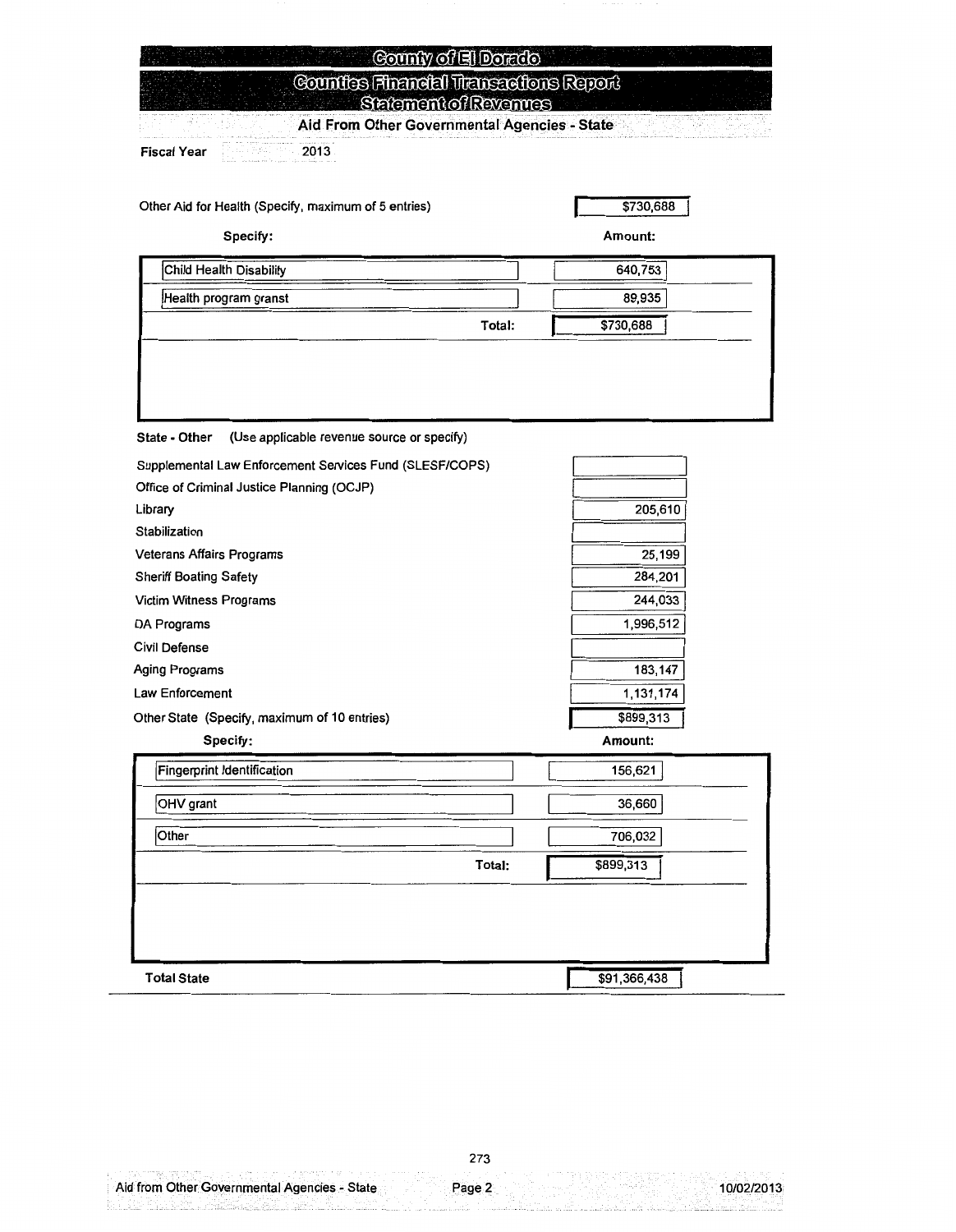#### County of El Dorado Counties Financial Transactions Report **Statement of Revenues**

Aid From Other Governmental Agencies - Federal

| 89 M<br><b>Fiscal Year</b><br>2013                         |             |
|------------------------------------------------------------|-------------|
| Federal                                                    |             |
| <b>Public Assistance Administration</b>                    | 7,848,197   |
| Public Assistance Programs                                 | 21,233,067  |
| <b>Health Administration</b>                               | 275,230     |
| Aid for Construction                                       | 1,000       |
| Aid for Disaster                                           |             |
| Forest Reserve Revenue                                     | 1,072,779   |
| <b>In-Lieu Taxes</b>                                       | 184,931     |
| Federal - Other (Use applicable revenue source or specify) |             |
| Workforce Investment Act (WIA)                             | 967,745     |
| <b>Community Development Block Grant</b>                   | 258,197     |
| Health and Mental Health Grant                             | 1,623,002   |
| Community Oriented Policing Services (COPS)                |             |
| Office of Criminal Justice Planning (OCJP)                 |             |
| DEA Programs/Drug and Alcohol Programs                     | 377,135     |
| DA Programs                                                | 3,191,158   |
| Grazing                                                    | 70          |
| Aging Programs                                             | 865,523     |
| Senior Citizens Programs                                   |             |
| Road Projects                                              | 10,070,771  |
| Law Enforcement                                            | 771,357     |
| Other Federal (Specify, maximum of 10 entries)             | \$1,261,693 |

Specify:

Amount:

| Cal E Grant          |        | 1,116,533    |
|----------------------|--------|--------------|
| <b>HAVA</b>          |        | 60,587       |
| Other                |        | 84,573       |
|                      | Total: | \$1,261,693  |
|                      |        |              |
|                      |        |              |
|                      |        |              |
| <b>Total Federal</b> |        | \$50,001,855 |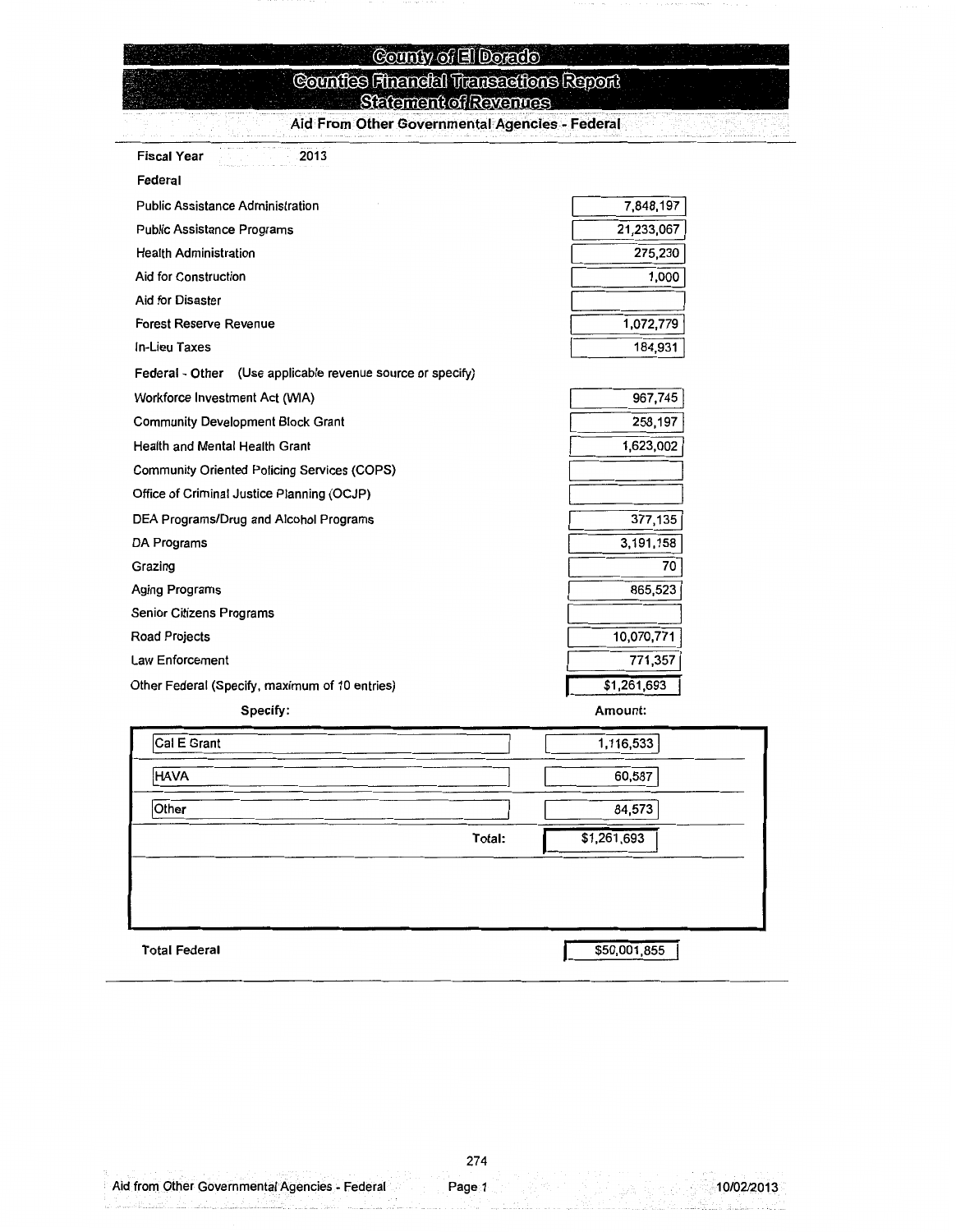| <b>Fiscal Year</b><br>2013                                                                      |         |                         |
|-------------------------------------------------------------------------------------------------|---------|-------------------------|
| <b>Other In-Lieu Taxes</b>                                                                      |         |                         |
| Other: In-Lieu Taxes (Specify, maximum of 5 entries)                                            |         |                         |
| Specify:                                                                                        | Amount: |                         |
|                                                                                                 |         |                         |
|                                                                                                 |         |                         |
|                                                                                                 |         |                         |
|                                                                                                 |         |                         |
|                                                                                                 |         |                         |
|                                                                                                 |         |                         |
| <b>Other Governmental Agencies</b><br>(Use applicable revenue source or specify)<br>City/County |         | 1,933,489               |
| Redevelopment/Housing                                                                           |         |                         |
| Special Districts/Joint Power Authority (JPA)                                                   |         | 30,010                  |
| Other: Governmental Agencies (Specify, maximum of 5 entries)<br>Specify:                        |         | \$10,443,397<br>Amount: |
| Shingle Springs Rancheria                                                                       |         | 10,443,397              |
|                                                                                                 | Total:  | \$10,443,397            |

 $\ddot{\phantom{0}}$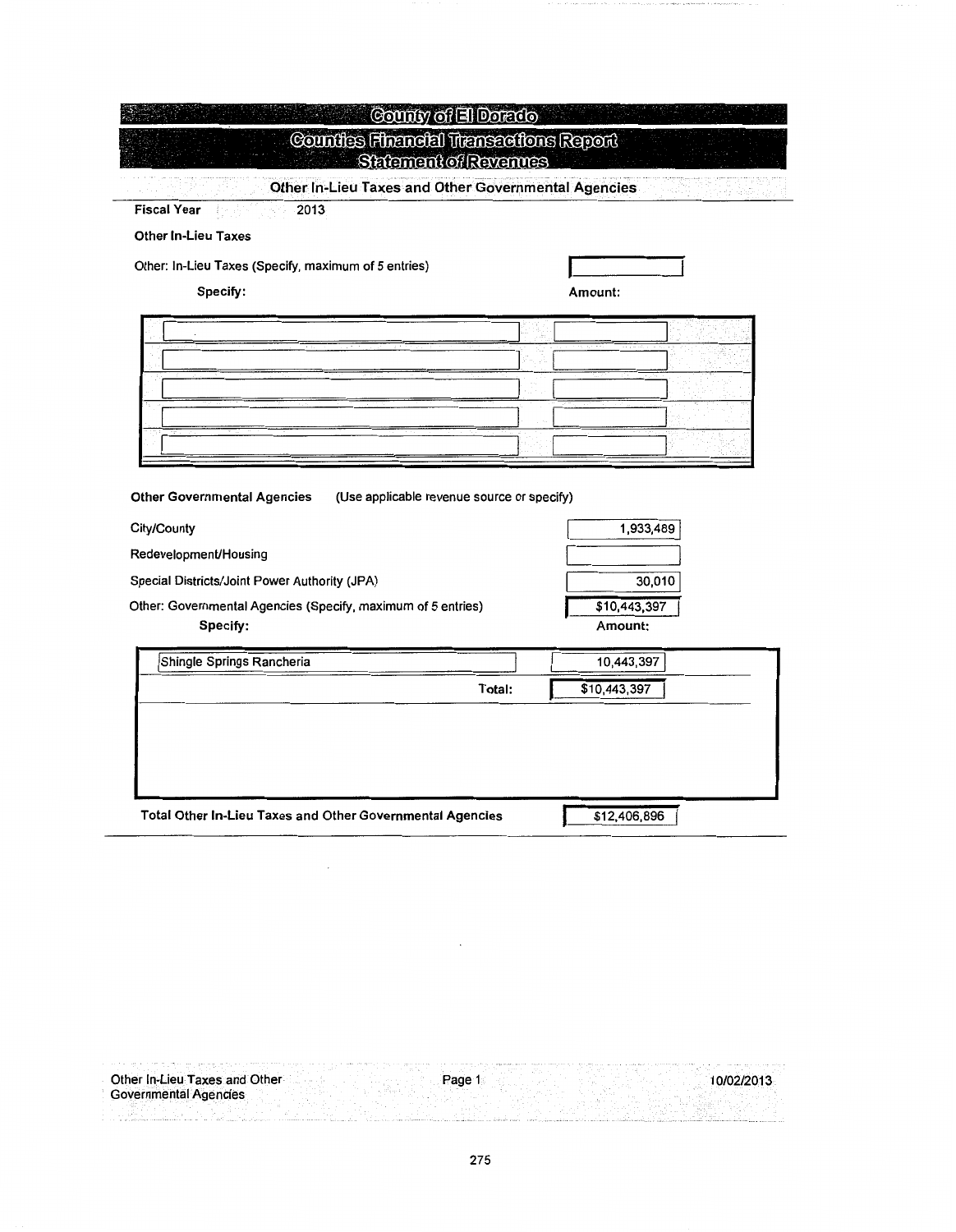#### **County of El Dorado**

#### **Counties Financial Transactions Report**

Salamantofkavanus

**Charges for Current Services** 

de l'altre l'angles de l'altre del partiet de l'altre de l'altre de l'altre de l'altre de l'altre de<br>L'altre de l'altre de l'altre de l'altre de l'altre de l'altre de l'altre de l'altre de l'altre de l'altre de

| <b>Assessments and Tax Collection Fees</b>                                                 | 1,041,235   |
|--------------------------------------------------------------------------------------------|-------------|
| <b>Property Tax Administrative Fees</b>                                                    | \$1,982,491 |
| <b>Cities</b>                                                                              | 181,231     |
| <b>Redevelopment Agencies</b>                                                              | 117,368     |
| <b>Special Districts</b>                                                                   | 1,683,892   |
| Auditing and Accounting Fees                                                               | 745,054     |
| <b>Communication Services</b>                                                              | 20,298      |
| <b>Election Services</b>                                                                   | 235,669     |
| Legal Services                                                                             | 614,063     |
| Planning and Engineering Services                                                          | 1,182,754   |
| <b>Agricultural Services</b>                                                               | 41,392      |
| <b>Civil Process Services</b>                                                              | 172,565     |
| <b>Court Fees and Costs</b>                                                                | 1,132,941   |
| <b>Booking Fees</b>                                                                        |             |
| <b>Estate Fees</b>                                                                         | 124,329     |
| <b>Humane Services</b>                                                                     | 242,371     |
| <b>Law Enforcement Services</b>                                                            | 346,076     |
| <b>Recording Fees</b>                                                                      | 2,084,243   |
| Road and Street Services                                                                   | 6,529,893   |
| <b>Health Fees</b>                                                                         | 190,237     |
| <b>Mental Health Services</b>                                                              | 807,839     |
| California Children's Services                                                             |             |
| <b>Sanitation Services</b>                                                                 | 168,022     |
| <b>Institutional Care and Services</b>                                                     | 752,025     |
| <b>Library Services</b>                                                                    | 171,689     |
| Park and Recreation Fees                                                                   | 90,858      |
| <b>Charges for Current Services - Other</b><br>(Use applicable revenue sources or specify) |             |
| <b>Personnel Services</b>                                                                  |             |
| <b>Building Maintenance and Grounds</b>                                                    |             |

Administrative Services

Fiscal Year 2013

| <b>Charges for Current Services</b> |  | Page |  | 10/02/2013 |
|-------------------------------------|--|------|--|------------|
|                                     |  |      |  |            |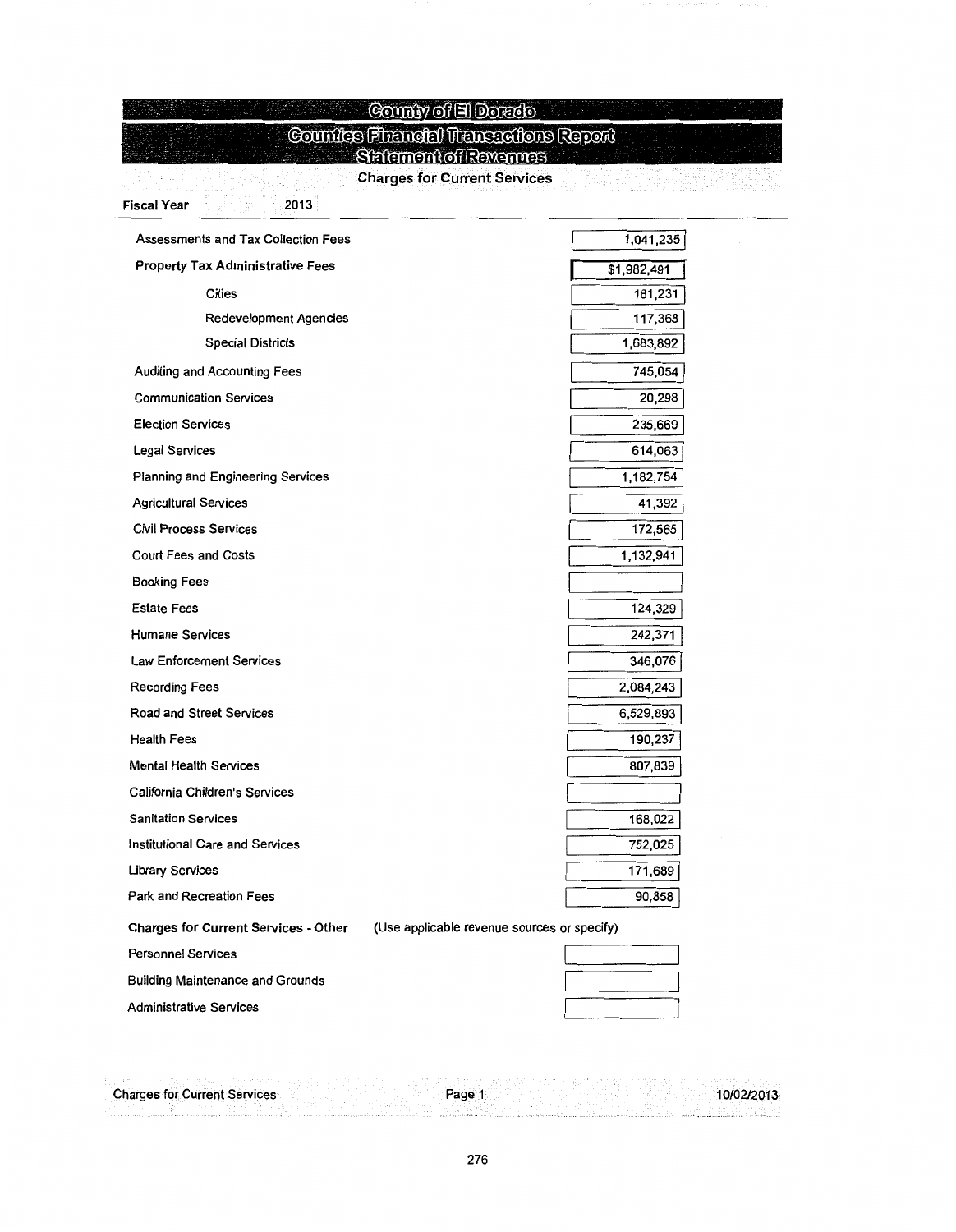| County of El Dorato                                                                              |                                                         |
|--------------------------------------------------------------------------------------------------|---------------------------------------------------------|
| <b>Counties Financial Transactions Report</b><br><b>Setement of Revenues</b><br>Fiscal Year 1999 | <b>Charges for Current Services Community Community</b> |
| Other (Specify, maximum of 10 entries)<br>Specify:                                               | \$3,197,483<br>Amount:                                  |
| <b>Senior Nutrition Services</b>                                                                 | 749,091                                                 |
| <b>Board Governed Special Districts</b>                                                          | 999,485                                                 |
| Enterprise / Internal Service Funds                                                              | 528,345                                                 |
| Copy fees                                                                                        | 8,554                                                   |
| Miscellaneous                                                                                    | 391,718                                                 |
| <b>TRPA</b>                                                                                      | 520,290                                                 |
| Total:                                                                                           | \$3,197,483                                             |

 $\mathcal{A}^{\mathcal{A}}$ 

Total Charges for Current Services **\$21,873,527** 

 $\cdot$ 

| <b>Charges for Current Services</b> |  | Page |  |
|-------------------------------------|--|------|--|
|                                     |  |      |  |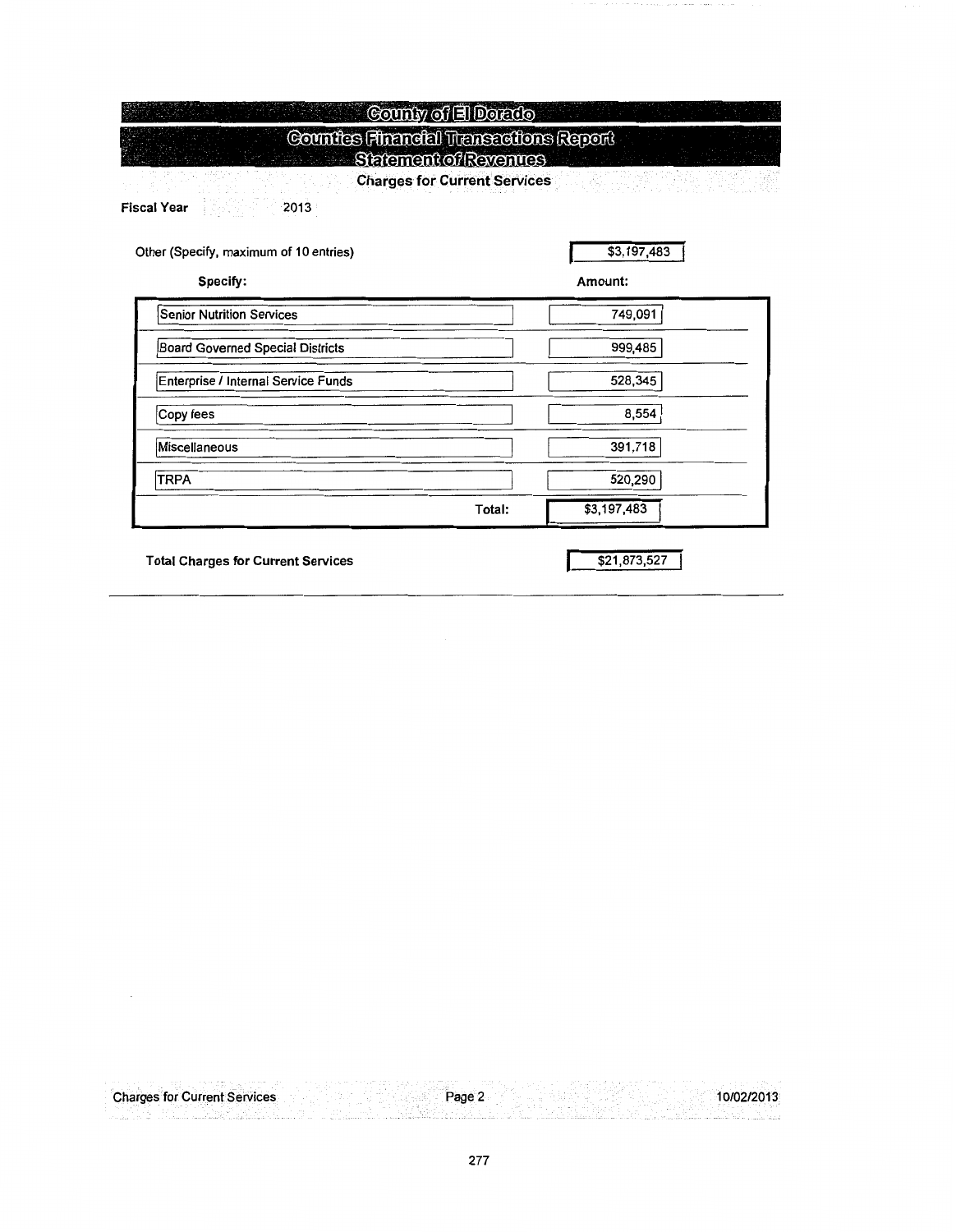| <b>Miscellaneous Revenues</b>                                               |        |             |  |
|-----------------------------------------------------------------------------|--------|-------------|--|
| <b>Fiscal Year</b><br>2013                                                  |        |             |  |
| <b>Miscellaneous Revenues</b><br>(Use applicable revenue source or specify) |        |             |  |
| <b>Other Sales</b>                                                          |        | 422,543     |  |
| <b>Tobacco Settlement</b>                                                   |        | 2,425,146   |  |
| <b>Welfare Repayments</b>                                                   |        | 126,569     |  |
| <b>Cancelled Warrants</b>                                                   |        |             |  |
| Other Miscellaneous (Specify, maximum of 10 entries)                        |        | \$2,273,377 |  |
| Specify:                                                                    |        | Amount:     |  |
| Donations                                                                   |        | 413,143     |  |
| Refunds                                                                     |        | 3,676       |  |
| Other Miscellaneous                                                         |        | 1,856,558   |  |
|                                                                             | Total: | \$2,273,377 |  |
|                                                                             |        |             |  |

| .<br>Zevenues<br>Miso<br><b>CALISBOLIS</b> |   |  |
|--------------------------------------------|---|--|
|                                            | . |  |
|                                            |   |  |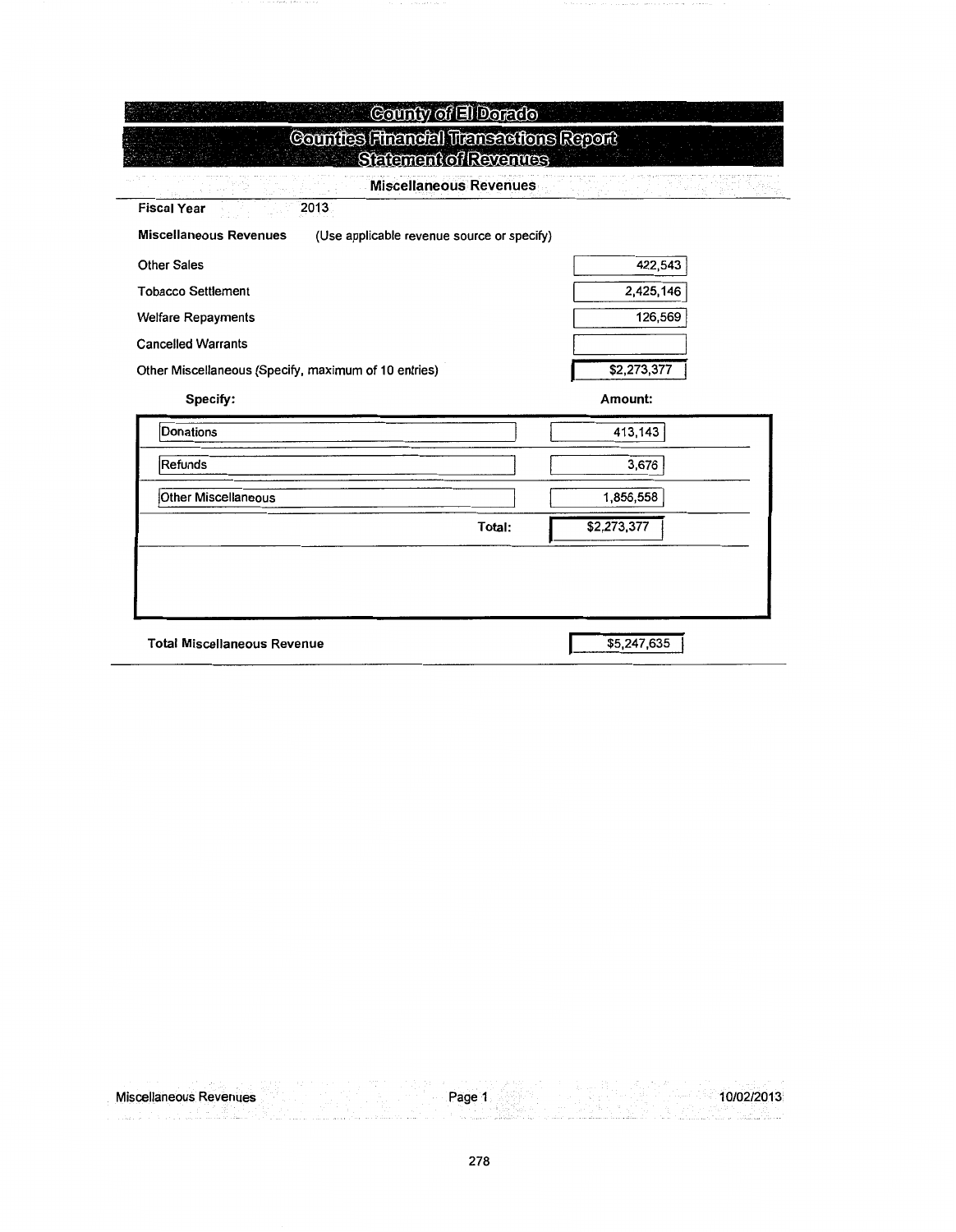|                                      | Counties Financial Transactions Report<br>Siatement of Revenues |           |
|--------------------------------------|-----------------------------------------------------------------|-----------|
|                                      | <b>Other Financing Sources</b>                                  |           |
| <b>Fiscal Year</b>                   | 2013                                                            |           |
| Sale of Fixed Assets                 |                                                                 | 11,293    |
| Proceeds from the Sale of Bonds      |                                                                 |           |
| Other Long-Term Debt Proceeds        |                                                                 | 189,955   |
| <b>Total Other Financing Sources</b> |                                                                 | \$201,248 |

1. For all proceeds reported, please enter a footnote specifying the related debt schedule(s).

2. Report any short-term proceeds as Other Long-Term Debt Proceeds.

|  | <b>Other Financing Sources</b> |  |  | Page |  |  | 7001.<br>-2015. |  |
|--|--------------------------------|--|--|------|--|--|-----------------|--|
|  | $\cdots$                       |  |  |      |  |  |                 |  |
|  |                                |  |  |      |  |  |                 |  |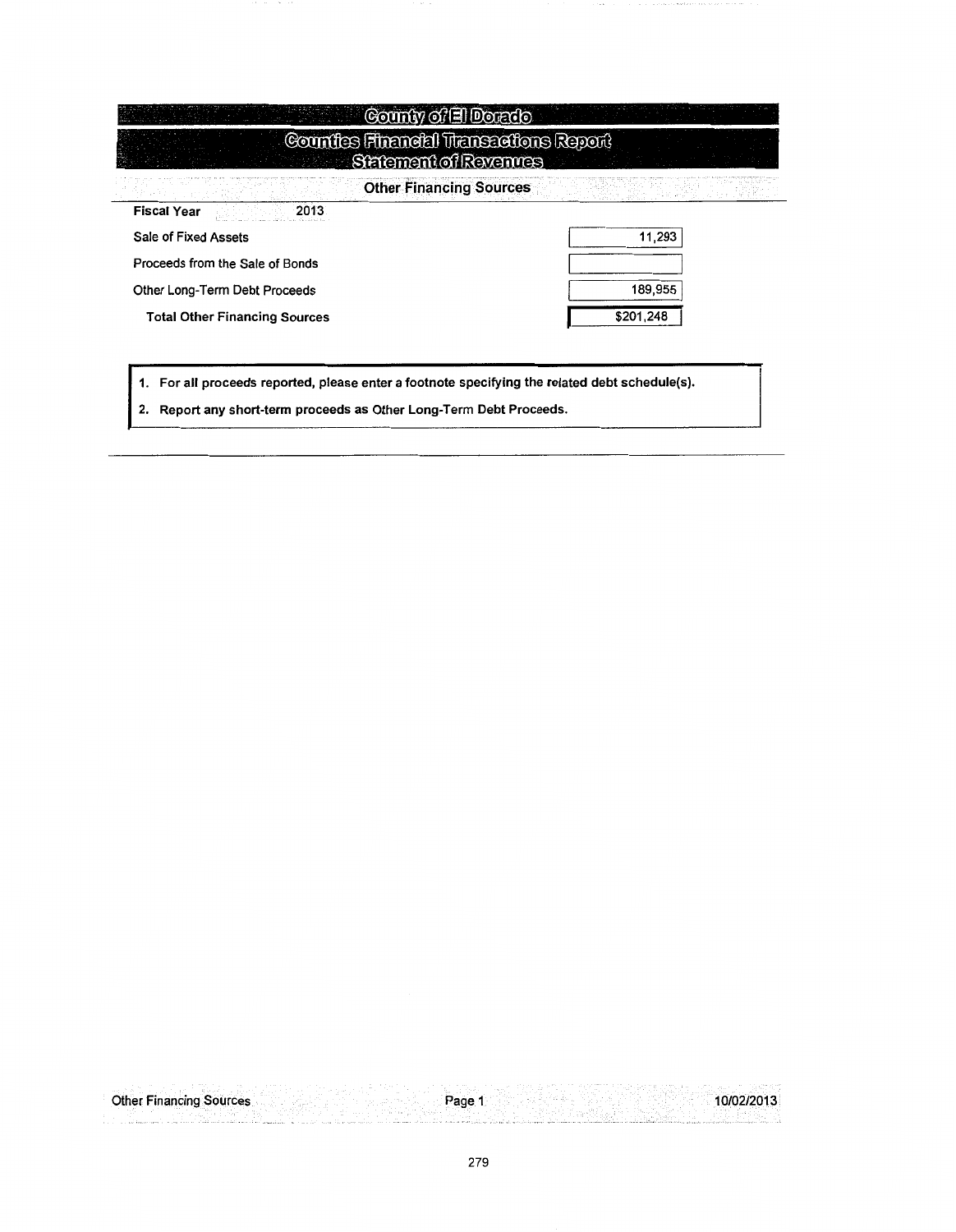| County of El Dorato                         |                                            |                       |              |  |  |  |
|---------------------------------------------|--------------------------------------------|-----------------------|--------------|--|--|--|
|                                             | Counties Financial Transactions Report     |                       |              |  |  |  |
|                                             | Setement of Expenditures<br><b>General</b> |                       |              |  |  |  |
| <b>Fiscal Year</b><br>2013                  | Operating<br><b>Expenditures</b>           | <b>Capital Outlay</b> | Total        |  |  |  |
| Legislative and Administrative              | A                                          | в                     |              |  |  |  |
| <b>Board of Supervisors</b>                 | 1,315,163                                  | 3,095                 |              |  |  |  |
| Clerk of the Board                          |                                            |                       |              |  |  |  |
| <b>Administrative Officer</b>               | 1,757,600                                  | 3,312                 |              |  |  |  |
| <b>Council of Governments</b>               |                                            |                       |              |  |  |  |
| Other                                       |                                            |                       |              |  |  |  |
| <b>Total Legislative and Administrative</b> | \$3,072,763                                | \$6,407               | \$3,079,170  |  |  |  |
| Finance                                     |                                            |                       |              |  |  |  |
| <b>Auditor - Controller</b>                 | 2,473,963                                  | 1,706                 |              |  |  |  |
| <b>Treasurer - Tax Collector</b>            | 2,249,685                                  |                       |              |  |  |  |
| Assessor                                    | 3,025,105                                  |                       |              |  |  |  |
| <b>Purchasing Agent</b>                     | 554,826                                    |                       |              |  |  |  |
| Other                                       | 554,176                                    |                       |              |  |  |  |
| <b>Total Finance</b>                        | \$8,857,755                                | \$1,706               | \$8,859,461  |  |  |  |
| Counsel                                     |                                            |                       |              |  |  |  |
| <b>County Counsel</b>                       | 2,596,571                                  |                       |              |  |  |  |
| District Attorney (Legal Advice)            |                                            |                       |              |  |  |  |
| Other                                       |                                            |                       |              |  |  |  |
| <b>Total Counsel</b>                        | \$2,596,571                                | \$0                   | \$2,596,571  |  |  |  |
| Personnel                                   | 1,078,437                                  |                       | \$1,078,437  |  |  |  |
| Elections                                   | 2,175,843                                  |                       | \$2,175,843  |  |  |  |
| Communications                              | 2,764,113                                  | 175,856               | \$2,939,969  |  |  |  |
| <b>Property Management</b>                  | 4,622,613                                  | 22,047                | \$4,644,660  |  |  |  |
| <b>Plant Acquisition</b>                    |                                            |                       |              |  |  |  |
| Jails                                       | 7,457                                      | 367,587               |              |  |  |  |
| Courts                                      | 9,297                                      | 321,003               |              |  |  |  |
| Other                                       | 255,988                                    | 1,351,864             |              |  |  |  |
| <b>Total Plant Acquisition</b>              | \$272,742                                  | \$2,040,454           | \$2,313,196  |  |  |  |
| Promotion                                   | 856,146                                    |                       | \$856,146    |  |  |  |
| Other General                               | 9,978,248                                  | 148,021               | \$10,126,269 |  |  |  |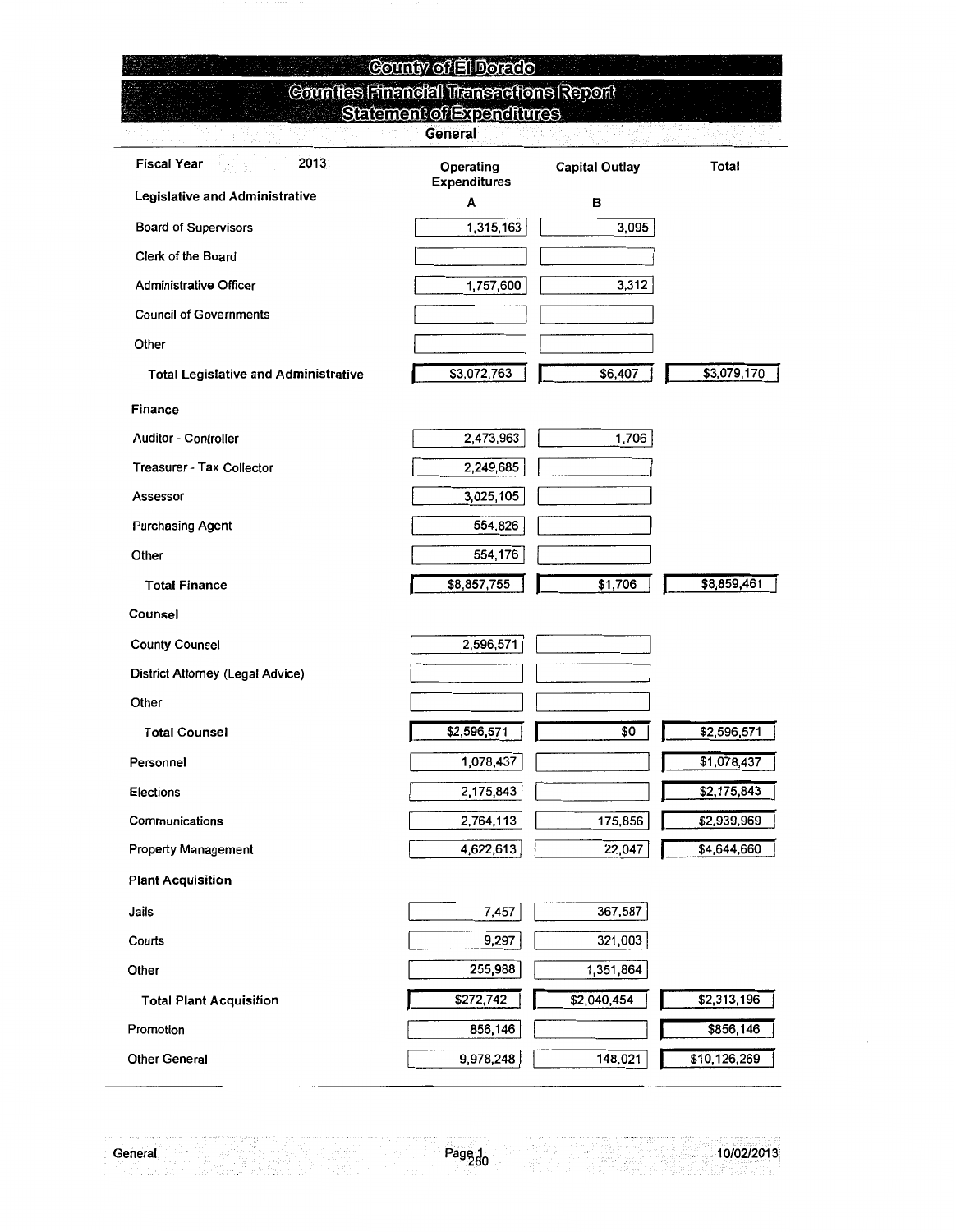|                                                                                                   | Counties Financial Transcotions Report<br><b>Setement of Expenditures</b><br><b>Public Protection</b> |                       |              |
|---------------------------------------------------------------------------------------------------|-------------------------------------------------------------------------------------------------------|-----------------------|--------------|
| <b>Fiscal Year</b><br>2013                                                                        |                                                                                                       |                       |              |
|                                                                                                   | Operating<br><b>Expenditures</b>                                                                      | <b>Capital Outlay</b> | Total        |
| Judicial                                                                                          | А                                                                                                     | в                     |              |
| Trial Court Maintenance of Effort (MOE)<br>(GC 77201.1 - Remitted to the State)                   | 732,608                                                                                               |                       |              |
| Fifty Percent Excess Revenue Calculation<br>(GC 77205 - Remitted to the State)                    | 207,597                                                                                               |                       |              |
| <b>Other Trial Court</b><br>(Include Non-Rule 810-Facility Related<br>and MOE Penalties GC 68065) | 4,807,338                                                                                             |                       |              |
| <b>County Clerk</b>                                                                               |                                                                                                       |                       |              |
| Grand Jury (Including Audit)                                                                      | 141,070                                                                                               |                       |              |
| <b>District Attorney - Prosecution</b>                                                            | 7,660,374                                                                                             | 133,916               |              |
| District Attorney - Family Support                                                                | 4,569,050                                                                                             |                       |              |
| <b>Public Defender</b>                                                                            | 2,822,343                                                                                             |                       |              |
| <b>Court Appointed Counsel</b>                                                                    |                                                                                                       |                       |              |
| Other                                                                                             |                                                                                                       |                       |              |
| <b>Total Judicial</b>                                                                             | \$20,940,380                                                                                          | \$133,916             | \$21,074,296 |
| <b>Police Protection</b>                                                                          | 28,746,138                                                                                            | 368,671               | \$29,114,809 |
| <b>Detention and Correction</b>                                                                   |                                                                                                       |                       |              |
| <b>Adult Detention</b>                                                                            | 12,387,572                                                                                            | 28,819                |              |
| Juvenile Detention                                                                                | 5,281,118                                                                                             | 30,785                |              |
| Probation                                                                                         | 7,029,125                                                                                             | 1,596                 |              |
| <b>Total Detention and Correction</b>                                                             | \$24,697,815                                                                                          | \$61,200              | \$24,759,015 |
| <b>Fire Protection</b>                                                                            |                                                                                                       |                       | \$0          |
| Flood Control - Soil and Water Conservation                                                       | 2,783,038                                                                                             |                       | \$2,783,038  |
| <b>Protective Inspection</b>                                                                      |                                                                                                       |                       |              |
| Agricultural Commissioner                                                                         | 1,151,368                                                                                             | 5,304                 |              |
| <b>Building Inspector</b>                                                                         | 3,698,769                                                                                             | 3,077                 |              |
| Livestock Inspector                                                                               |                                                                                                       |                       |              |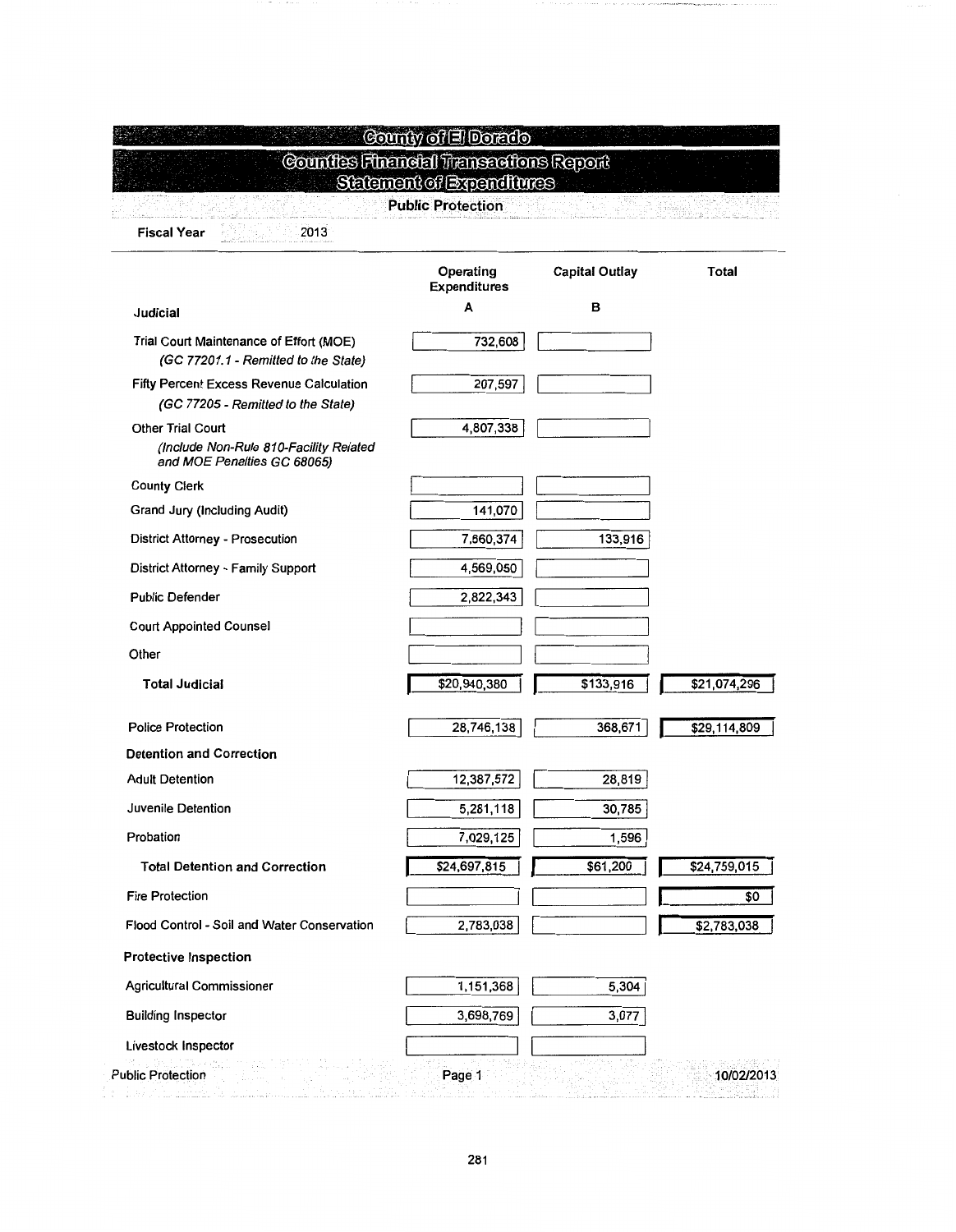| County of El Dorado                                                       |              |          |              |  |  |  |  |  |  |
|---------------------------------------------------------------------------|--------------|----------|--------------|--|--|--|--|--|--|
| <b>Counties Financial Transcotions Report</b><br>Setement of Expenditures |              |          |              |  |  |  |  |  |  |
| <b>Public Protection</b><br>Geography.                                    |              |          |              |  |  |  |  |  |  |
| <b>2013</b><br><b>Fiscal Year</b>                                         |              |          |              |  |  |  |  |  |  |
| Sealer of Weights and Measures                                            |              |          |              |  |  |  |  |  |  |
| <b>Total Protective Inspection</b>                                        | \$4,850,137  | \$8,381  | \$4,858,518  |  |  |  |  |  |  |
| <b>Other Protection</b>                                                   |              |          |              |  |  |  |  |  |  |
| LAFCO                                                                     |              |          |              |  |  |  |  |  |  |
| Recorder                                                                  | 1,214,006    | 4,351    |              |  |  |  |  |  |  |
| Coroner                                                                   | 1,171,693    |          |              |  |  |  |  |  |  |
| <b>Emergency Services</b>                                                 | 693,298      | 8,301    |              |  |  |  |  |  |  |
| <b>Planning and Zoning</b>                                                | 1,547,796    |          |              |  |  |  |  |  |  |
| Humane Services (Pound)                                                   | 1,695,849    | 1,562    |              |  |  |  |  |  |  |
| Other                                                                     | 4,066,176    | 8,797    |              |  |  |  |  |  |  |
| <b>Total Other Protection</b>                                             | \$10,388,818 | \$23,011 | \$10,411,829 |  |  |  |  |  |  |

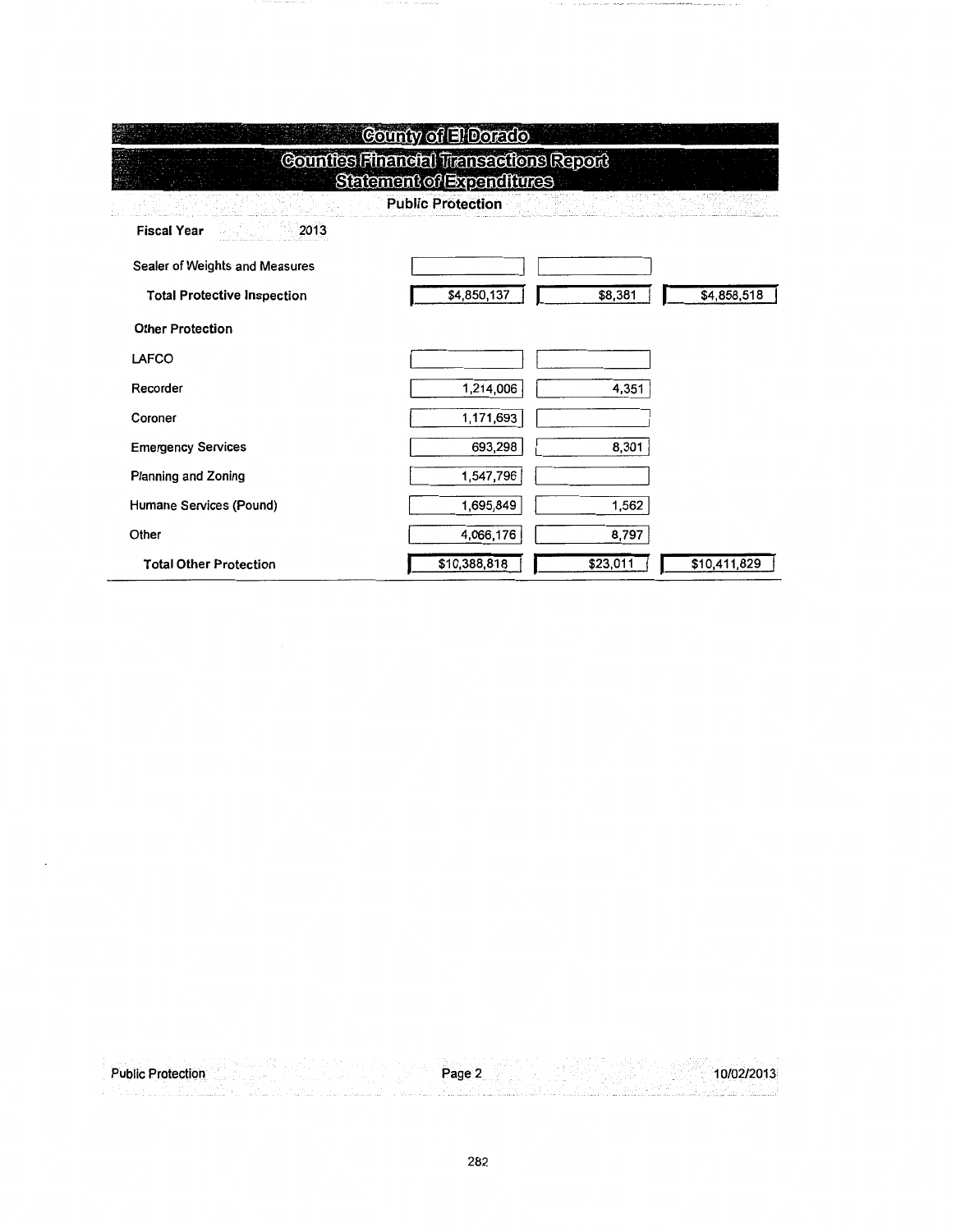|                                 | County of El Dorado                                                       |                       |              |
|---------------------------------|---------------------------------------------------------------------------|-----------------------|--------------|
|                                 | <b>Counties Financial Transactions Report</b><br>Satement of Expenditures |                       |              |
|                                 | <b>Public Ways and Facilities</b>                                         |                       |              |
| <b>Fiscal Year</b><br>2013      |                                                                           |                       |              |
|                                 | Operating<br>Expenditures                                                 | <b>Capital Outlay</b> | Total        |
|                                 | A                                                                         | B                     |              |
| Roads                           | 50,515,870                                                                | 1,487,280             | \$52,003,150 |
| <b>Transportation Terminals</b> |                                                                           |                       | \$0          |
| <b>Transportation Systems</b>   |                                                                           |                       | \$0          |
| <b>Parking Facilities</b>       |                                                                           |                       | \$0          |
|                                 |                                                                           |                       |              |

| <b>Public Ways and Facilities</b> | Page | . כו ט |
|-----------------------------------|------|--------|
|                                   |      |        |
|                                   |      |        |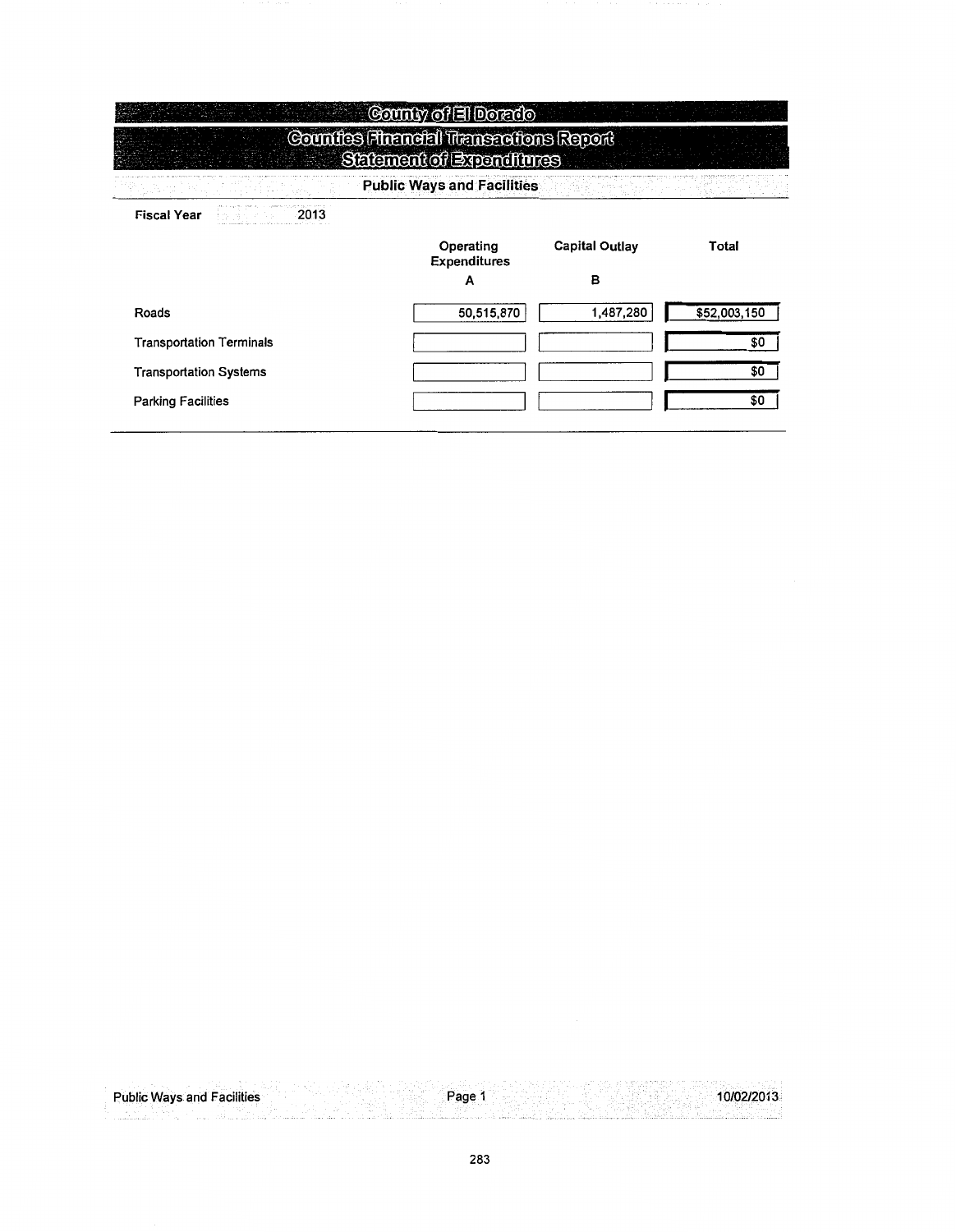|                                 | County of El Dorado                                               |                       |              |
|---------------------------------|-------------------------------------------------------------------|-----------------------|--------------|
|                                 | Countes Financial Transactions Report<br>Satement of Expenditures |                       |              |
|                                 | Health                                                            |                       |              |
| <b>Fiscal Year</b><br>2013      |                                                                   |                       |              |
|                                 | Operating<br><b>Expenditures</b>                                  | <b>Capital Outlay</b> | Total        |
|                                 | A                                                                 | в                     |              |
| <b>Public Health</b>            | 12,364,727                                                        | 68,722                | \$12,433,449 |
| <b>Medical Care</b>             |                                                                   |                       | \$0          |
| <b>Mental Health</b>            | 14.056,534                                                        | 14,731                | \$14,071,265 |
| Drug and Alcohol Abuse Services | 2,240,412                                                         |                       | \$2,240,412  |

|  | $ -$ | - 400 정치의 1200 원 시 시 전 전기 전기 1990 MB<br>그 작품 바람에 한 후 시간 수 있는 것 같아. |
|--|------|--------------------------------------------------------------------|
|  |      |                                                                    |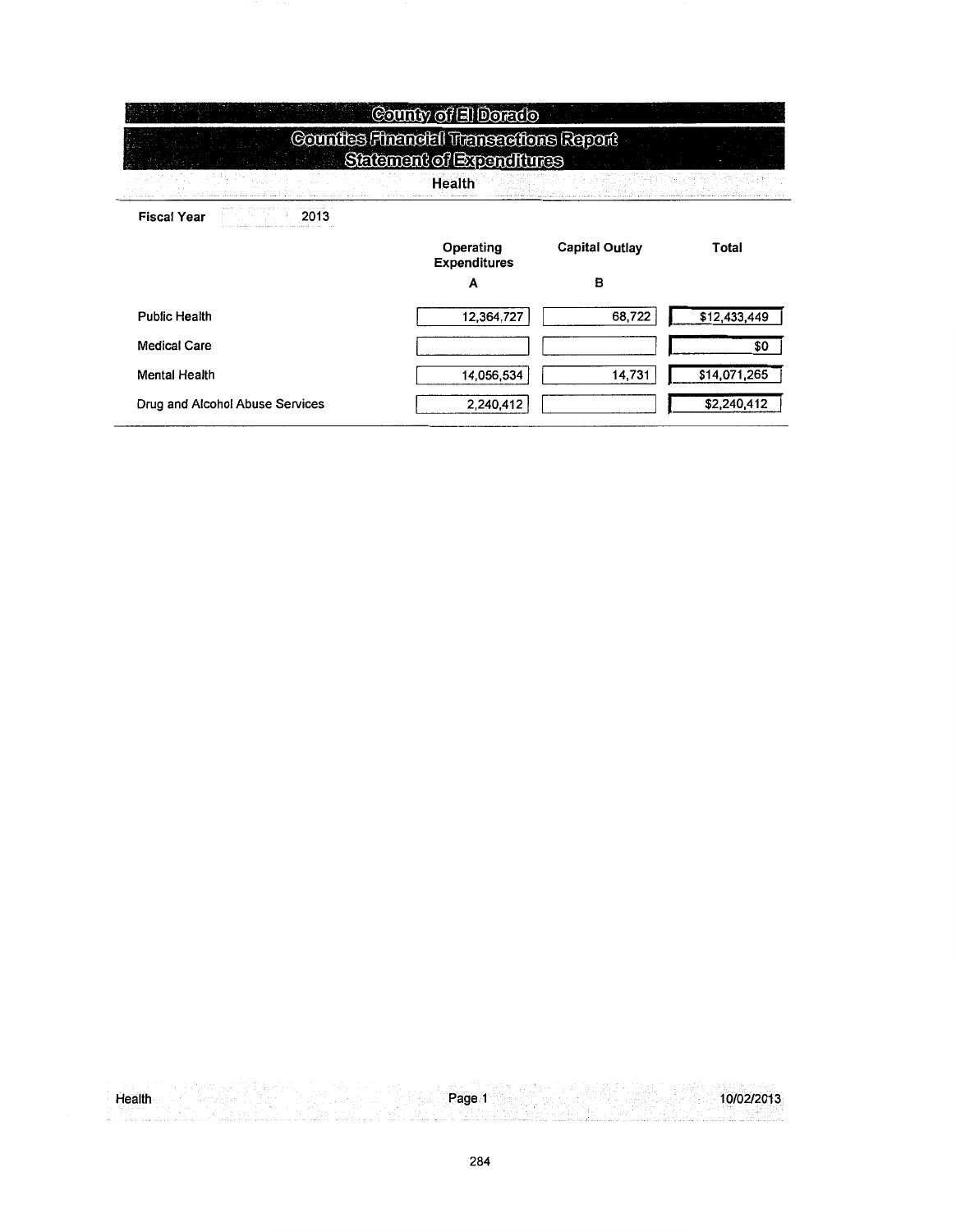| County of El Dorato                  |                                               |                       |              |  |  |  |
|--------------------------------------|-----------------------------------------------|-----------------------|--------------|--|--|--|
|                                      | <b>Counties Financial Transactions Report</b> |                       |              |  |  |  |
|                                      | <b>Setement of Expenditures</b>               |                       |              |  |  |  |
|                                      | <b>Public Assistance</b>                      |                       |              |  |  |  |
| 2013<br><b>Fiscal Year</b>           | Operating<br><b>Expenditures</b>              | <b>Capital Outlay</b> | Total        |  |  |  |
| Welfare                              | A                                             | В                     |              |  |  |  |
| Administration                       | 15,447,172                                    | 23,383                |              |  |  |  |
| Aid Programs Cash                    | 16,238,709                                    |                       |              |  |  |  |
| <b>Total Welfare</b>                 | \$31,685,881                                  | \$23,383              | \$31,709,264 |  |  |  |
| <b>Social Services</b>               |                                               |                       |              |  |  |  |
| <b>Administration and Programs</b>   | 7,669,675                                     | 12,000                |              |  |  |  |
| Other                                | 10,934,386                                    | 6,310                 |              |  |  |  |
| <b>Total Social Services</b>         | \$18,604,061                                  | \$18,310              | \$18,622,371 |  |  |  |
| General Relief                       |                                               |                       |              |  |  |  |
| Aid to Indigents                     | 58,597                                        |                       |              |  |  |  |
| <b>Indigent Burials</b>              |                                               |                       |              |  |  |  |
| <b>Total General Relief</b>          | \$58,597                                      | \$0                   | \$58,597     |  |  |  |
| Care of Court Wards                  |                                               |                       | \$0          |  |  |  |
| <b>Veterans Services</b>             | 330,761                                       |                       | \$330,761    |  |  |  |
| <b>Other Public Assistance</b>       |                                               |                       |              |  |  |  |
| Workforce Investment Act (WIA)       |                                               |                       |              |  |  |  |
| Other                                | 2,678,122                                     | 24,621                |              |  |  |  |
| <b>Total Other Public Assistance</b> | \$2,678,122                                   | \$24,621              | \$2,702,743  |  |  |  |

 $\overline{a}$ 

Page 1 10/02/2013 **Public Assistance**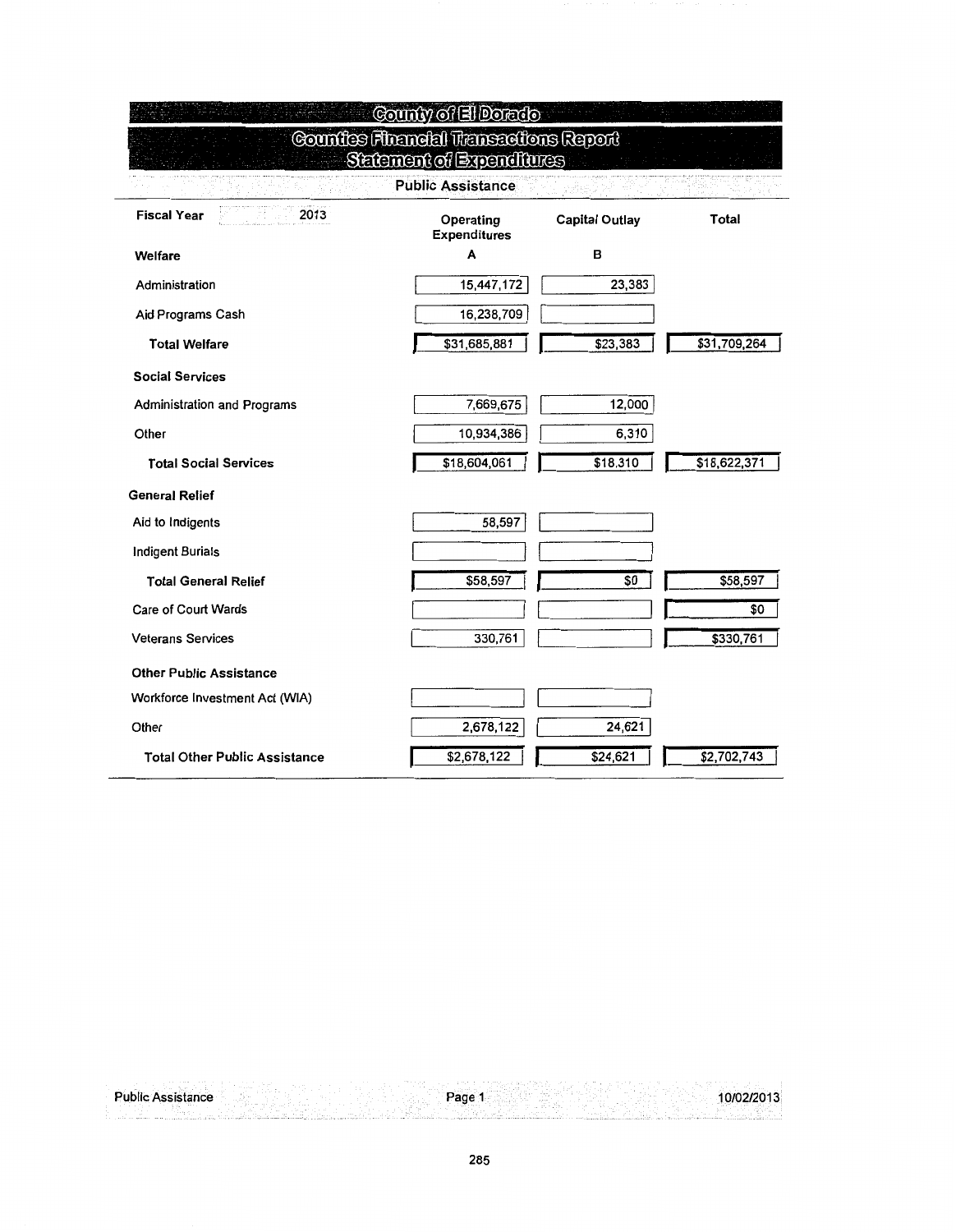|                               | County of El Dorado                                                |                       |             |
|-------------------------------|--------------------------------------------------------------------|-----------------------|-------------|
|                               | Counties Financial Transactions Report<br>Setement of Expenditures |                       |             |
|                               | <b>Education</b>                                                   |                       |             |
| <b>Fiscal Year</b><br>2013    | Operating<br><b>Expenditures</b>                                   | <b>Capital Outlay</b> | Total       |
|                               | A                                                                  | в                     |             |
| <b>School Administration</b>  |                                                                    |                       | \$0         |
| <b>Library Services</b>       | 3,091,056                                                          | 7,364                 | \$3,098,420 |
| <b>Agricultural Education</b> |                                                                    |                       | \$0         |
| <b>Other Education</b>        |                                                                    |                       | \$0         |

 $10/02/2013$ Education **Property of the Contract of Security Association** Page 1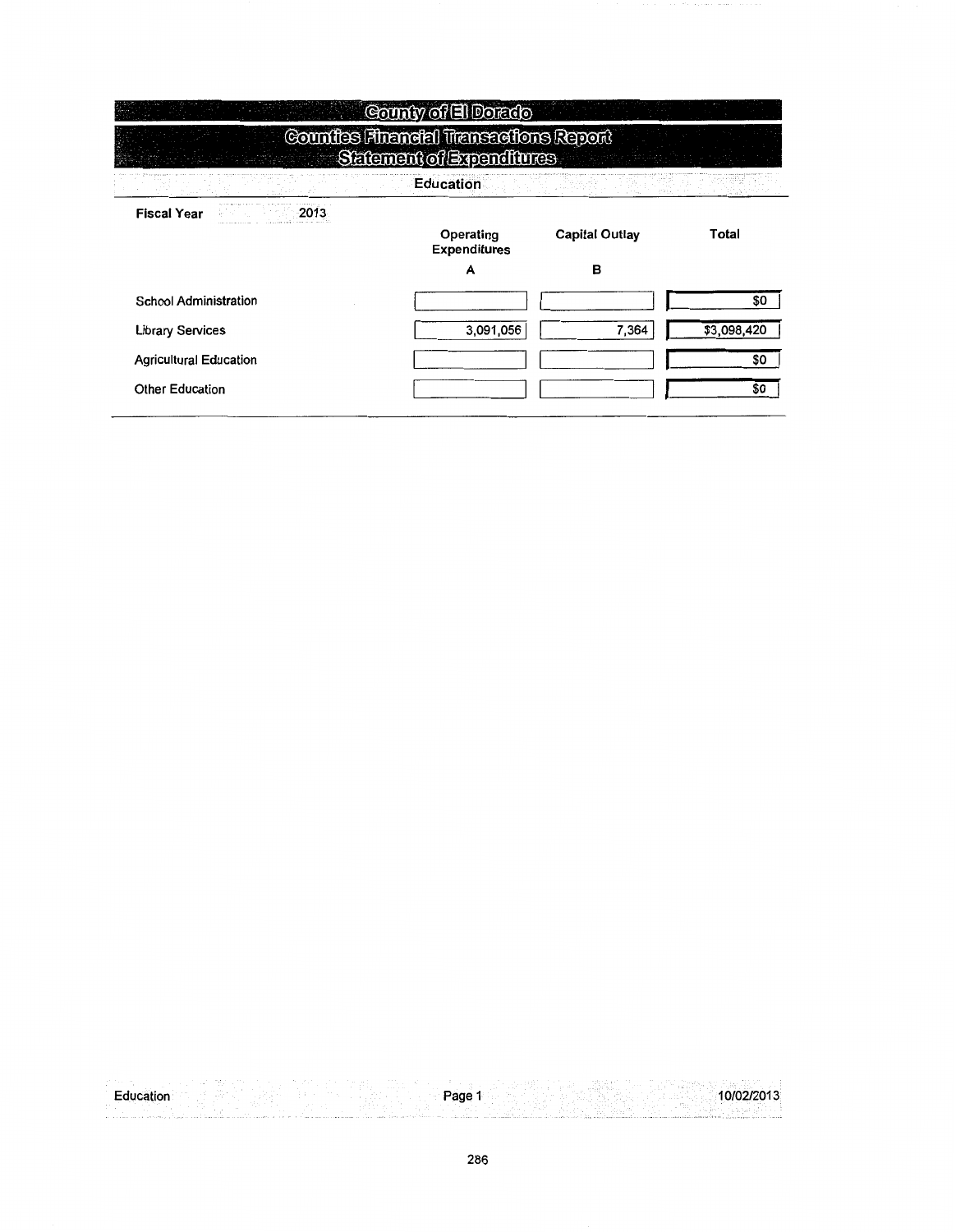|                              | County of El Dorado                                                       |                       |           |
|------------------------------|---------------------------------------------------------------------------|-----------------------|-----------|
|                              | <b>Counties Financial Transactions Report</b><br>Setement of Expenditures |                       |           |
|                              | <b>Recreation and Cultural Services</b>                                   |                       |           |
| <b>Fiscal Year</b><br>- 2013 | Operating<br><b>Expenditures</b>                                          | <b>Capital Outlay</b> | Total     |
|                              | А                                                                         | в                     |           |
| <b>Recreation Facilities</b> | 477,955                                                                   |                       | \$477,955 |
| <b>Cultural Services</b>     | 121,197                                                                   |                       | \$121,197 |
| Veterans Memorial Building   |                                                                           |                       | \$O       |
| <b>Small Craft Harbors</b>   |                                                                           |                       | \$0       |
|                              |                                                                           |                       |           |

 $\cdots$ 

| <b>Recreation and Cultural Services</b> | Page | 10/02/2013 |
|-----------------------------------------|------|------------|
|                                         |      |            |
|                                         |      |            |
|                                         |      |            |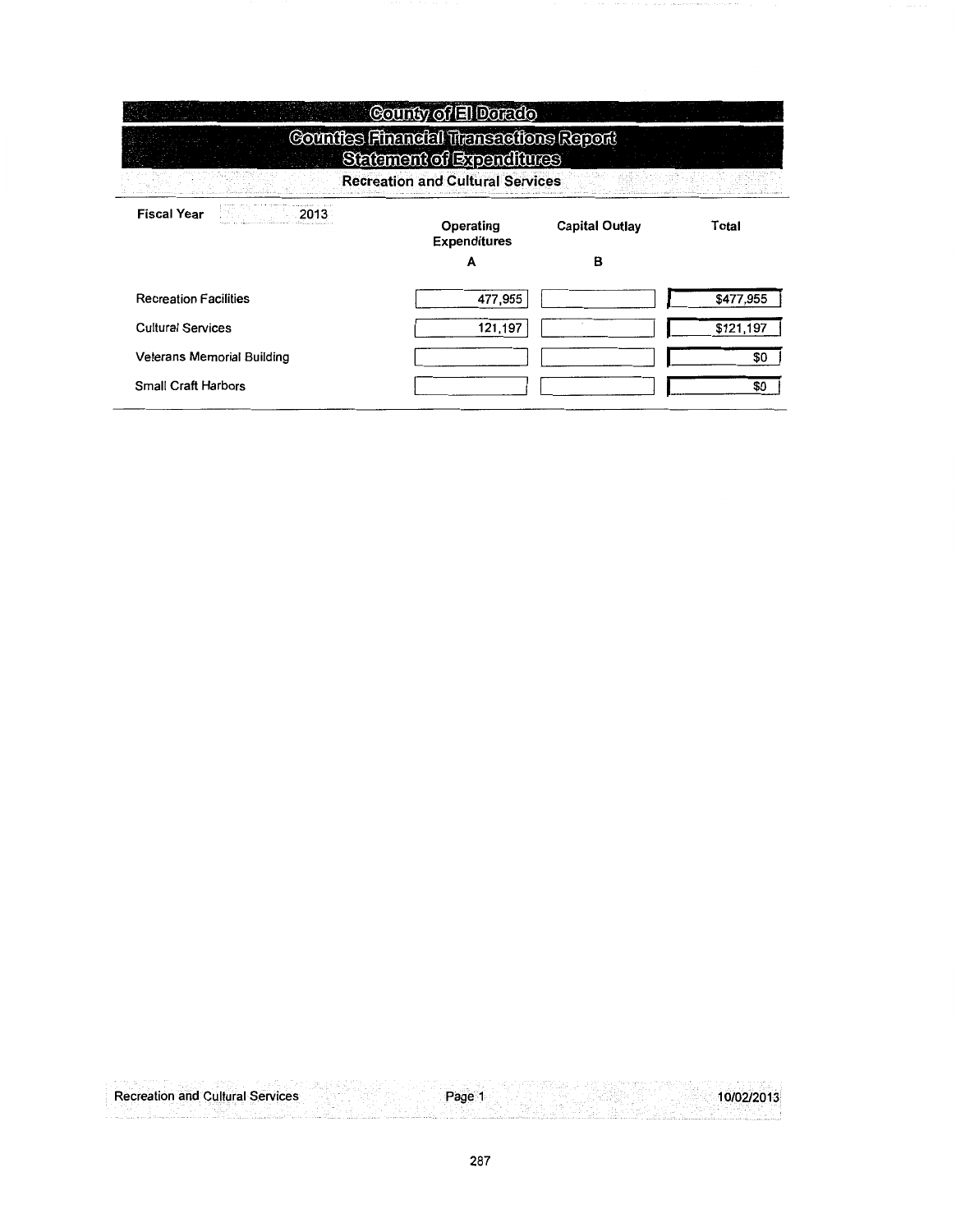| County of El Dorado                                                                             |               |
|-------------------------------------------------------------------------------------------------|---------------|
| Counties Financial Transactions Report<br>Statement of Revenues                                 |               |
| <b>Transfers In</b>                                                                             |               |
| 2013<br><b>Fiscal Year</b>                                                                      |               |
| <b>Grand Total of Revenues Before Transfers</b>                                                 | \$283,308,445 |
| Airport (Enter any transfers on the Airport activity/enterprise form)                           | \$0           |
| Hospital (Enter any transfers on the Hospital activity/enterprise form)                         | \$0           |
| (Enter any transfers on the Refuse activity/enterprise form)<br>Refuse                          | \$0           |
| Other<br>(Enter any transfers on the Other enterprise form)                                     | \$0           |
| Total Transfers In from Enterprise(s)                                                           | \$0           |
| Operating Transfers between Funds other than<br>Governmental and Enterprise (i.e., Trust Funds) | 1,230,315     |
| <b>Total Revenues and Transfers In</b>                                                          | \$284,538,760 |
| Interfund Operating Transfers within Governmental Funds                                         | 76,966,783    |

 $\overline{a}$ 

|  |      |   |  |  | <b>ARR 2012 - Ave. 1. 10</b> |  |                   |  |  |   |  |  |  |  |     |                             |               |   |          |  |   |          |  |  |
|--|------|---|--|--|------------------------------|--|-------------------|--|--|---|--|--|--|--|-----|-----------------------------|---------------|---|----------|--|---|----------|--|--|
|  |      |   |  |  |                              |  |                   |  |  |   |  |  |  |  |     |                             | .             | . |          |  |   |          |  |  |
|  |      |   |  |  | <b>A . M. A.</b>             |  |                   |  |  |   |  |  |  |  |     | <b><i><u>Part 2</u></i></b> |               |   |          |  | . | 1.1.1.11 |  |  |
|  | $ -$ | . |  |  |                              |  | <b>CONTRACTOR</b> |  |  | . |  |  |  |  | . . |                             | $\sim$ $\sim$ |   |          |  |   |          |  |  |
|  |      |   |  |  |                              |  |                   |  |  |   |  |  |  |  |     |                             |               |   | ALC: YES |  |   |          |  |  |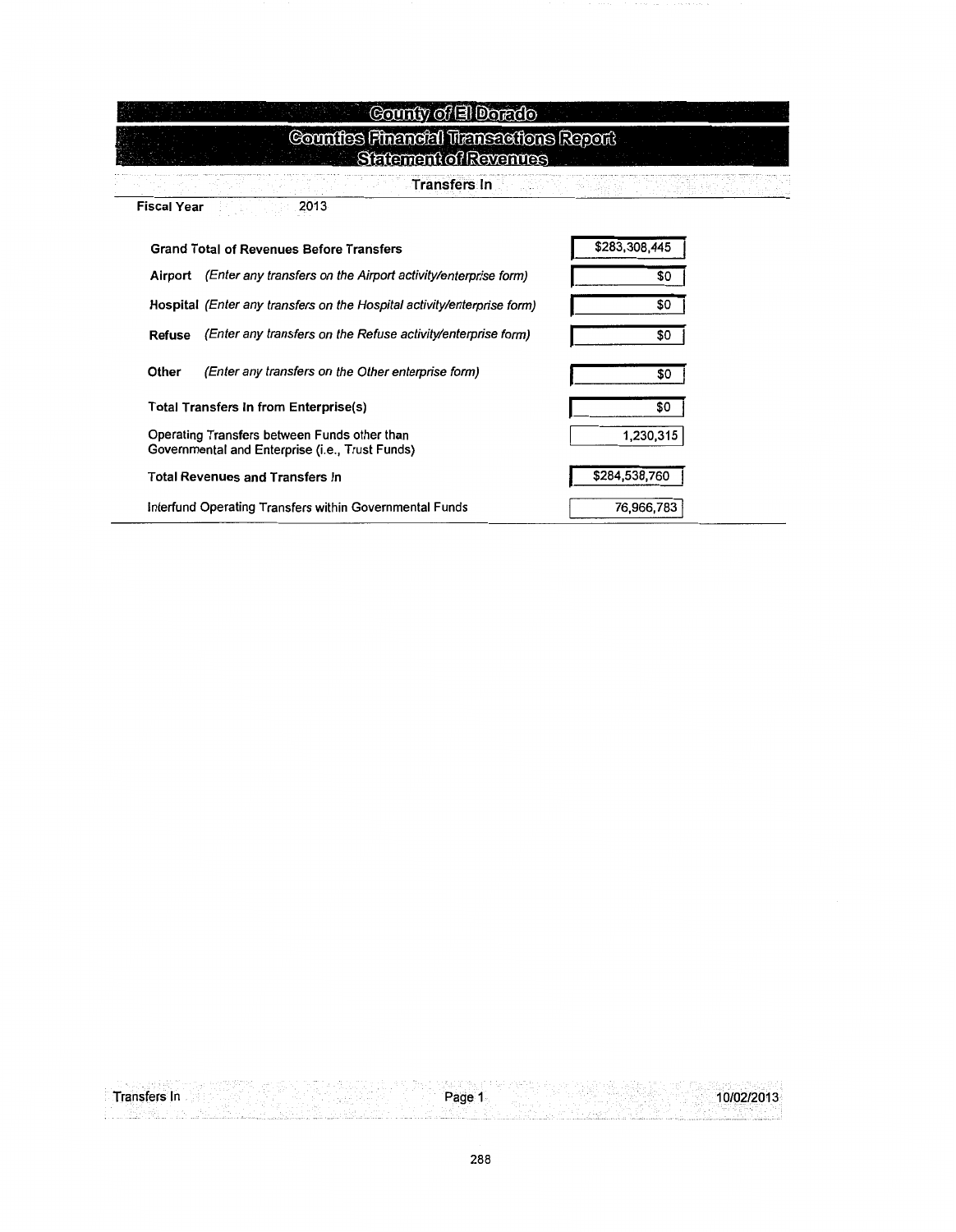|                    |                                                                                                 | County of El Dorado              |                       |               |
|--------------------|-------------------------------------------------------------------------------------------------|----------------------------------|-----------------------|---------------|
|                    | <b>Counties Financial Transcotions Report</b>                                                   | Setement of Expenditures         |                       |               |
|                    |                                                                                                 | <b>Transfers Out</b>             |                       |               |
| <b>Fiscal Year</b> | 2013                                                                                            | Operating<br><b>Expenditures</b> | <b>Capital Outlay</b> | Total         |
|                    |                                                                                                 | Α                                | в                     |               |
|                    | <b>Grand Total of Expenditures Before Transfers</b>                                             | \$264,906,730                    | \$4,634,081           | \$269,540,811 |
| Airport            | (Enter any transfers on the Airport activity form)                                              | \$156,264                        |                       |               |
| Hospital           | (Enter any transfers on the Hospital activity form)                                             | \$0                              |                       |               |
| Refuse             | (Enter any transfers on the Refuse activity form)                                               | \$0                              |                       |               |
| Other              | (Enter any transfers on the Other enterprise form)                                              | \$0                              |                       |               |
|                    | <b>Total Transfers Out to Enterprise(s) Only</b>                                                | \$156,264                        |                       |               |
|                    | Operating Transfers between Funds other than<br>Governmental and Enterprise (i.e., Trust Funds) | 11,448                           |                       |               |
|                    | <b>Total Expenditures and Transfers Out</b>                                                     | \$265,074,442                    | \$4,634,081           | \$269,708,523 |
|                    | Interfund Operating Transfers within Governmental Funds                                         | \$76,966,783                     |                       |               |

가장님의 !!

Page 1

10/02/2013

Transfers Out

 $\bar{z}$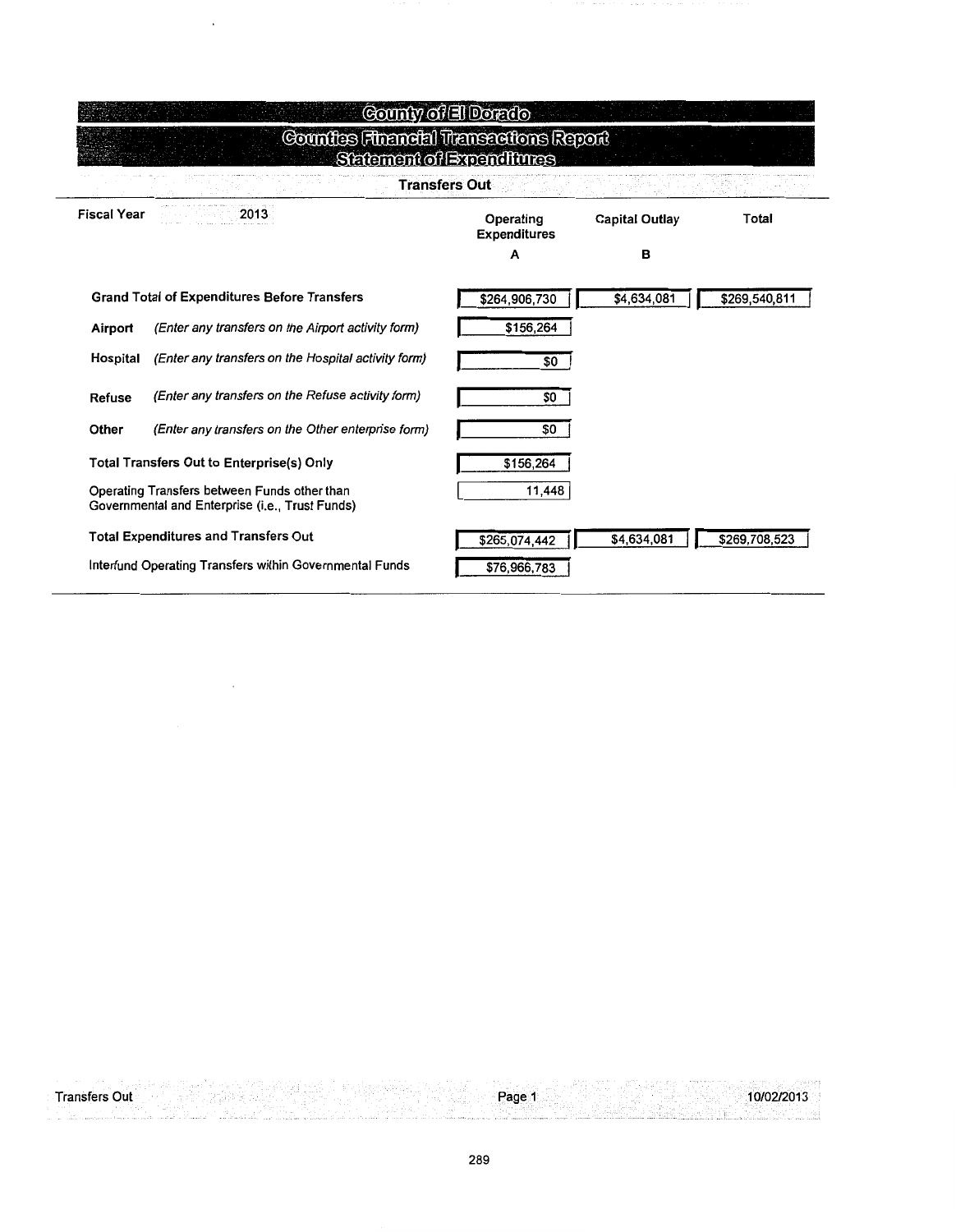# <u>©ounty of El Dorado)</u><br>©ounties Financial Transactions Report<br>©ther Long-Term Debt

| <b>Fiscal Year</b>                            | 2013                                                     |                                                 |
|-----------------------------------------------|----------------------------------------------------------|-------------------------------------------------|
| Forward from Prior Year                       | (No Entry Required)                                      | Yes                                             |
| <b>Debt Schedule</b>                          | (No Entry Required)                                      | Other Long-Term Debt Schedule                   |
| <b>Fund Type</b>                              |                                                          | Governmental                                    |
|                                               | Purpose (Purpose Field Must be Unique, Do Not Duplicate) | <b>Compensated Absences</b>                     |
| Year of Issue                                 | (No Entry Required)                                      |                                                 |
| <b>Maturity Dates Beginning</b>               | (No Entry Required)                                      |                                                 |
| <b>Maturity Dates Ending</b>                  | (No Entry Required)                                      |                                                 |
| <b>Principal Authorized</b>                   | (No Entry Required)                                      |                                                 |
| Principal Issued                              | (No Entry Required)                                      |                                                 |
| Unmatured Principal, Beginning of Fiscal Year |                                                          | \$11,957,253                                    |
| Adjustments to Principal in CY                |                                                          | $-283,849$                                      |
| Reason for Adjustment to Principal in CY      |                                                          | Change in the accumulated balance of sick leave |
| Principal Issued in CY                        | (No Entry Required)                                      |                                                 |
| <b>Current Year Principal Payment</b>         |                                                          |                                                 |
| Principal Defeased in CY                      |                                                          |                                                 |
| <b>Principal Payments to Date</b>             |                                                          | \$0                                             |
| Unmatured Principal, End of Fiscal Year       |                                                          | \$11,673,404                                    |
| <b>Current Year Interest Payment</b>          |                                                          |                                                 |
| <b>Amount Delinquent Principal</b>            |                                                          |                                                 |
| <b>Amount Delinquent Interest</b>             |                                                          |                                                 |

Include on this schedule:

Long-Term Debt

- 1. All other debt not listed on the Long-Term Debt Form.
- 2. Capital leases with an original term greater than 1 year but less than 10 years.
- 3. lnterfund loans and other liability-type debt (e.g., Compensated Absences and Pre/Post Closure Landfill).

10/02/2013 ;::':· .·· ........... , .. ;.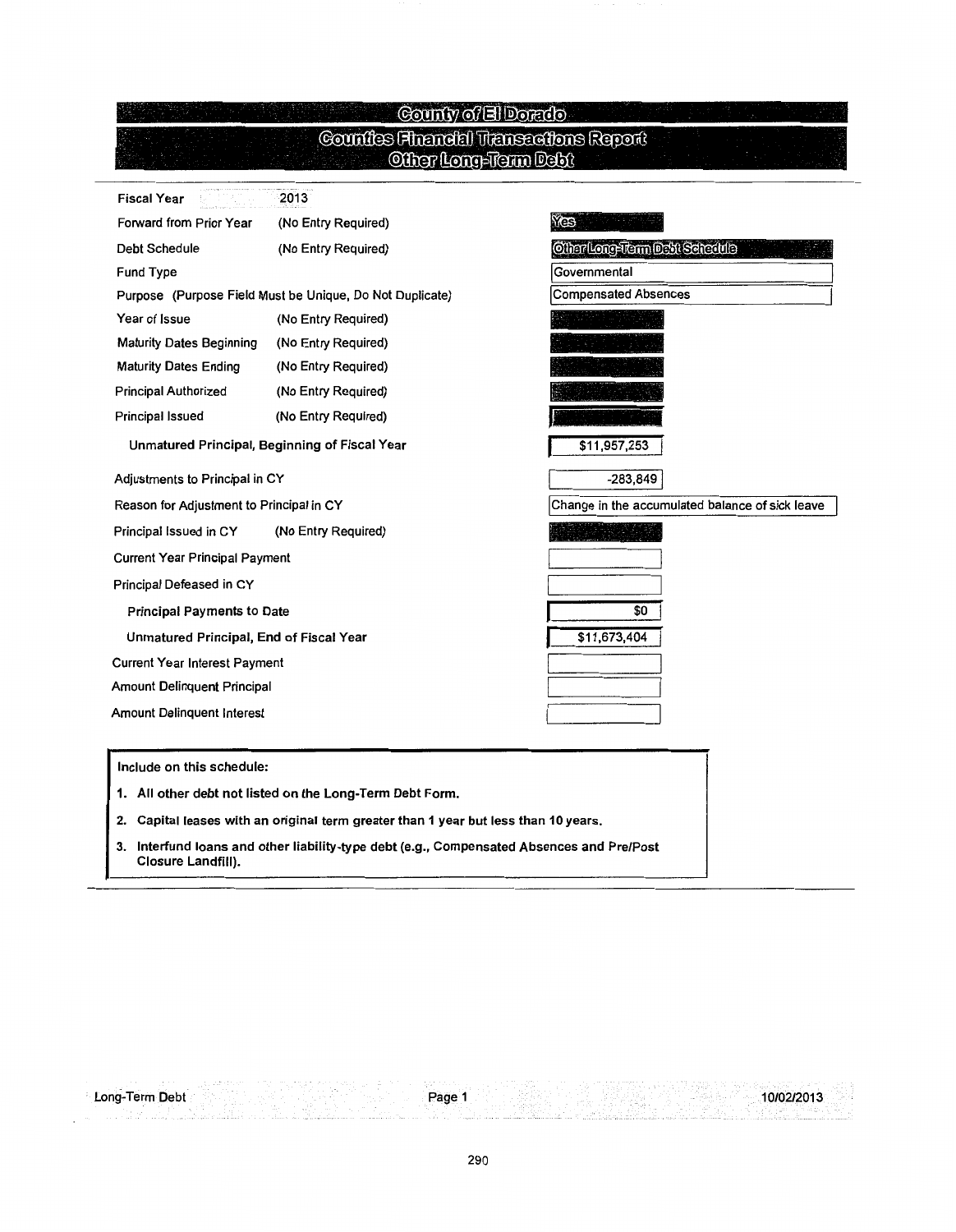### **County of El Dorado Counties Financial Transactions Report**<br>Clier Long-Term Debt

| <b>Fiscal Year</b>                            | 2013                                                     |                                                  |
|-----------------------------------------------|----------------------------------------------------------|--------------------------------------------------|
| Forward from Prior Year                       | (No Entry Required)                                      | Yes                                              |
| <b>Debt Schedule</b>                          | (No Entry Required)                                      | <b>OlierLore-Term Debt Schedule</b>              |
| Fund Type                                     |                                                          | Enterprise                                       |
|                                               | Purpose (Purpose Field Must be Unique, Do Not Duplicate) | Compensated Absences - Ent                       |
| Year of Issue                                 | (No Entry Required)                                      |                                                  |
| <b>Maturity Dates Beginning</b>               | (No Entry Required)                                      |                                                  |
| <b>Maturity Dates Ending</b>                  | (No Entry Required)                                      |                                                  |
| <b>Principal Authorized</b>                   | (No Entry Required)                                      |                                                  |
| Principal Issued                              | (No Entry Required)                                      |                                                  |
| Unmatured Principal, Beginning of Fiscal Year |                                                          | \$22,617                                         |
| Adjustments to Principal in CY                |                                                          | 1,522                                            |
| Reason for Adjustment to Principal in CY      |                                                          | Change in accumulated sick leave and vacation le |
| Principal Issued in CY                        | (No Entry Required)                                      |                                                  |
| <b>Current Year Principal Payment</b>         |                                                          |                                                  |
| Principal Defeased in CY                      |                                                          |                                                  |
| <b>Principal Payments to Date</b>             |                                                          | \$0                                              |
| Unmatured Principal, End of Fiscal Year       |                                                          | \$24,139                                         |
| <b>Current Year Interest Payment</b>          |                                                          |                                                  |
| <b>Amount Delinquent Principal</b>            |                                                          |                                                  |
| <b>Amount Delinquent Interest</b>             |                                                          |                                                  |

Include on this schedule:

Long-Term Debt

1. All other debt not listed on the Long-Term Debt Form.

2. Capital leases with an original term greater than 1 year but less than 10 years.

3. lnterfund loans and other liability-type debt (e.g., Compensated Absences and Pre/Post Closure Landfill).

10/02/2013

Page 1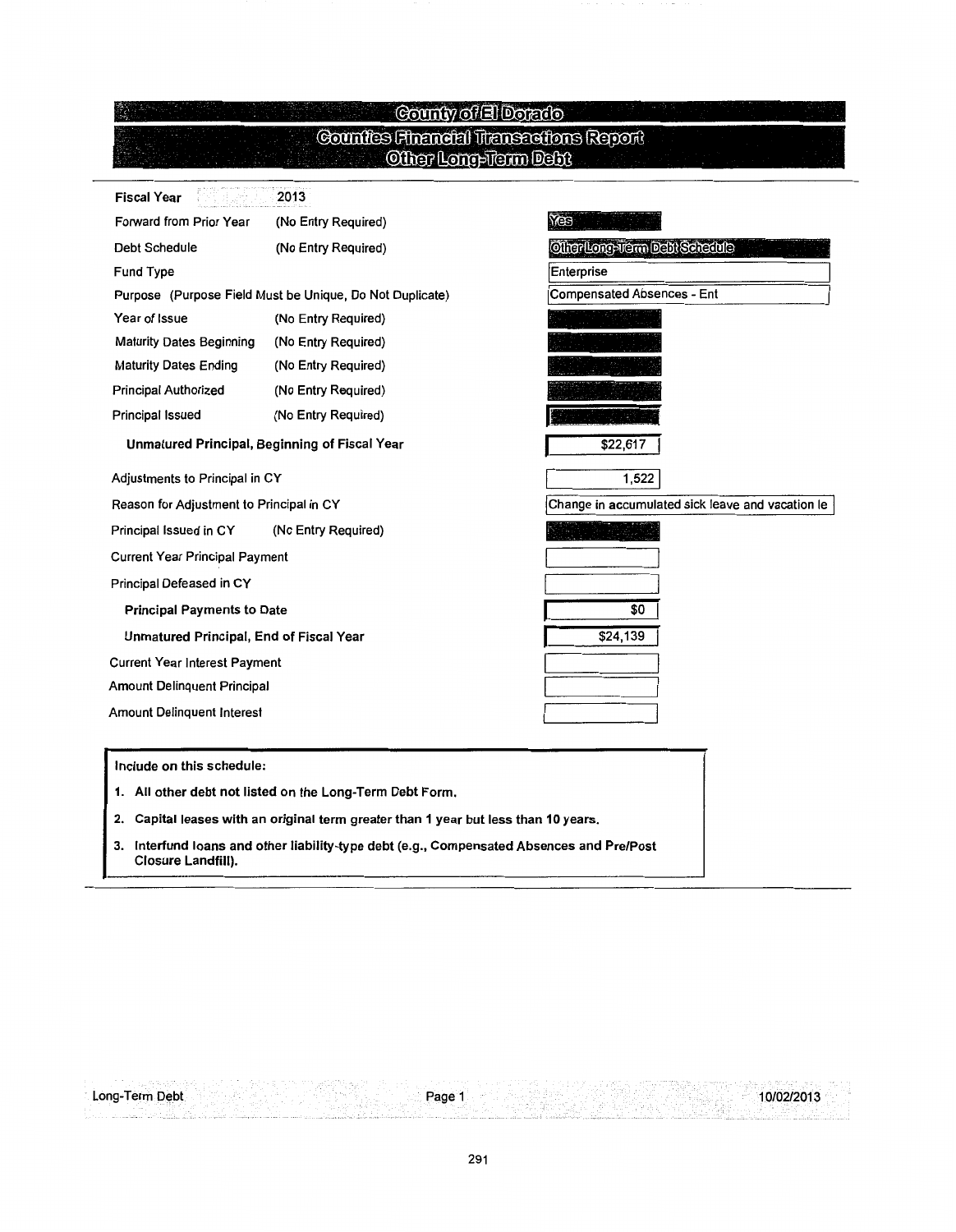#### County of El Dorato **Counties Financial Transactions Report Other Long-Term Debt** Fiscal Year 2013 Forward from Prior Year (No Entry Required) Yes Debt Schedule (No Entry Required) Other Long-Tram Dahl Schedula Fund Type /Governmental Purpose (Purpose Field Must be Unique, Do Not Duplicate) Postclosure Landfill Liability Year of Issue **(No Entry Required)** Maturity Dates Beginning (No Entry Required) Maturity Dates Ending (No Entry Required) Principal Authorized (No Entry Required) Principal Issued (No Entry Required) Unmatured Principal, Beginning of Fiscal Year \$13,895,744 1 Adjustments to Principal in CY 2,247,151/ Reason for Adjustment to Principal in CY Adjustment to estimated cost of future post closur Principal Issued in CY (No Entry Required) Current Year Principal Payment Principal Defeased in CY Principal Payments to Date  $\overline{50}$

\$16,142,895

10/02/2013

Unmatured Principal, End of Fiscal Year

Current Year Interest Payment

Amount Delinquent Principal

Amount Delinquent Interest

#### Include on this schedule:

1. All other debt not listed on the Long-Term Debt Form.

2. Capital leases with an original term greater than 1 year but less than 10 years.

3. lnterfund loans and other liability-type debt (e.g., Compensated Absences and Pre/Post Closure Landfill).

Page 1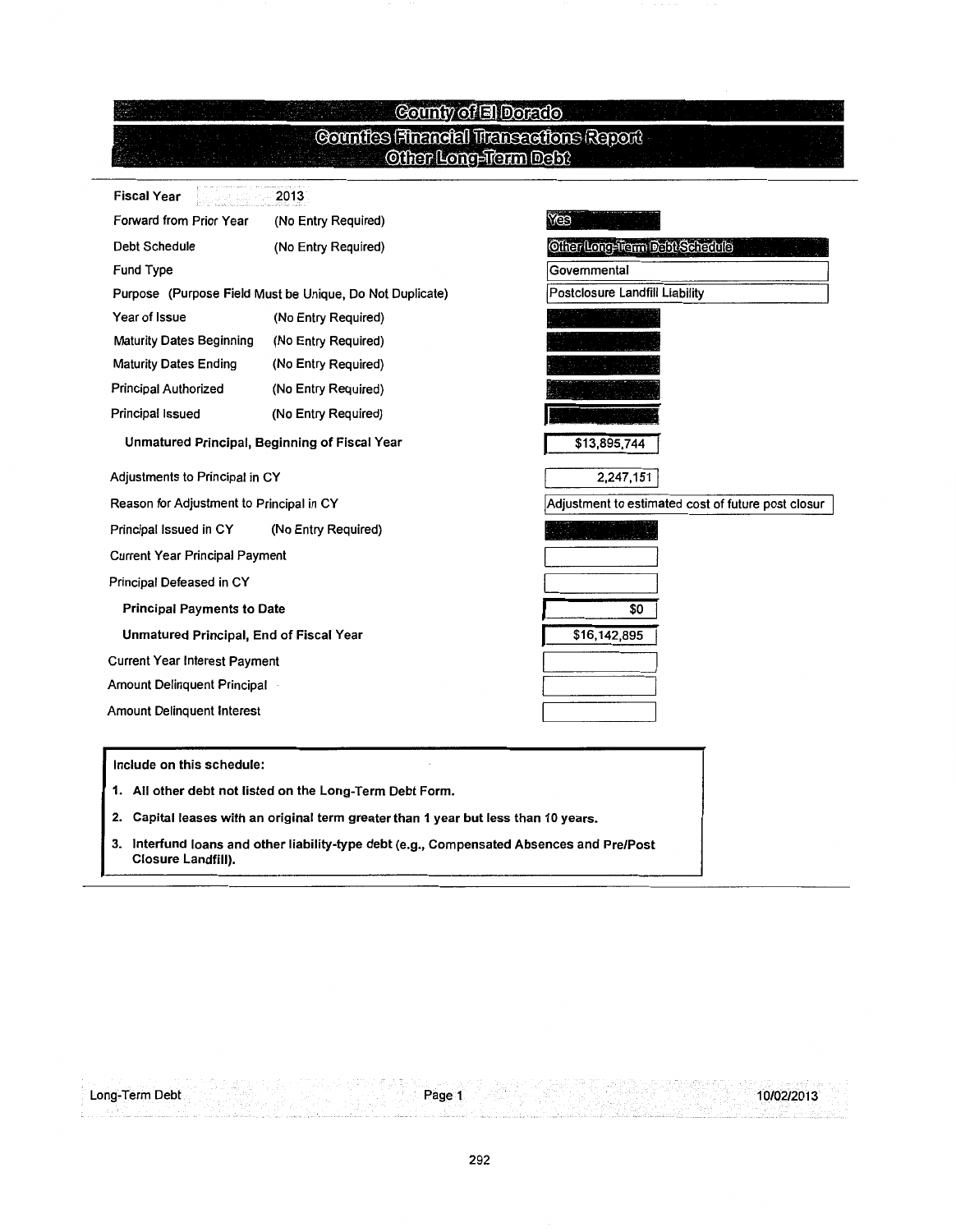| County of El Dorado<br>Counties Financial Transactions Report           |                                     |
|-------------------------------------------------------------------------|-------------------------------------|
| <b>Construction Financing</b>                                           |                                     |
| <b>Fiscal Year</b><br>2013                                              |                                     |
| Forward from Prior Year                                                 | YGB                                 |
| Fund Type                                                               | Enterprise                          |
| Loan Type                                                               | State                               |
| <b>Contract Date</b>                                                    | 07/01/1985                          |
| Purpose                                                                 | Airport Improvements                |
| Maximum Repayment Obligation per Contract, Beginning<br>of Fiscal Year  | \$221,694                           |
| Initial Amount of Repayment Obligation                                  |                                     |
| Adjustment 1 to Repayment Obligation in CY                              |                                     |
| Reason for Adjustment 1 to Repayment Obligation in CY                   |                                     |
| Adjustment 2 to Repayment Obligation in CY                              |                                     |
| Reason for Adjustment 2 to Repayment Obligation in CY                   |                                     |
| Maximum Repayment Obligation per Contract,<br><b>End of Fiscal Year</b> | \$221,694                           |
| Principal Amount Expended to Date on behalf of the County               |                                     |
| <b>Principal Payments to Date</b>                                       | \$64,786                            |
| Principal Amount Unmatured, Beginning of Fiscal Year                    | 911                                 |
| Adjustment to Principal in CY                                           | 19                                  |
| Reason for Adjustment to Principal in CY                                | The prior years principal balance h |
| Principal Amount Received During the Fiscal Year                        |                                     |
| <b>Current Year Principal Payment</b>                                   | 930                                 |
| Principal Amount Unmatured, End of Fiscal Year                          | \$0                                 |
| <b>Current Year Interest Payment</b>                                    | 65                                  |
| <b>Principal Amount Delinquent</b>                                      |                                     |
| Interest Amount Delinquent                                              |                                     |

payments.

Construction Financing

Page 1

10/02/2013